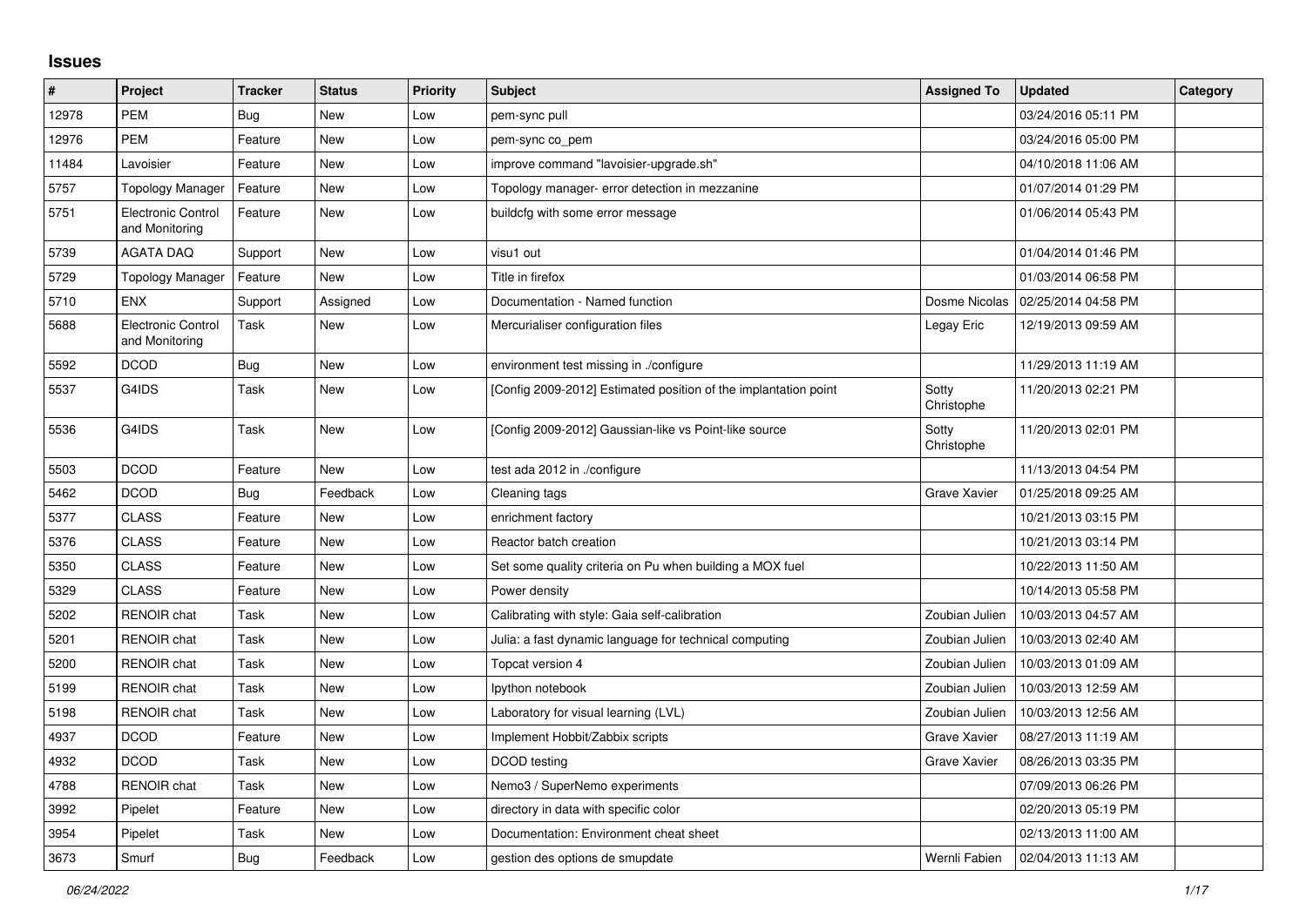| $\vert$ # | Project                            | <b>Tracker</b> | <b>Status</b> | <b>Priority</b> | <b>Subject</b>                                                 | <b>Assigned To</b>   | <b>Updated</b>                       | Category |
|-----------|------------------------------------|----------------|---------------|-----------------|----------------------------------------------------------------|----------------------|--------------------------------------|----------|
| 3043      | APCScheduler                       | Feature        | New           | Low             | option submit                                                  | Colley<br>Jean-Marc  | 03/10/2016 12:43 PM                  |          |
| 3022      | AGATA DAQ                          | Feature        | <b>New</b>    | Low             | [ELOG] change the "From"                                       |                      | 07/26/2012 10:18 AM                  |          |
| 2373      | LC <sub>2</sub>                    | <b>Bug</b>     | Assigned      | Low             | Test of responsivity                                           | Lafage Vincent       | 12/20/2011 03:50 PM                  |          |
| 2118      | LC <sub>2</sub>                    | Feature        | New           | Low             | Prepare the Command Line Interface of validator to parse rdRam | Lafage Vincent       | 10/20/2011 04:20 PM                  |          |
| 2112      | LC <sub>2</sub>                    | Feature        | New           | Low             | Rorc lib                                                       |                      | 04/08/2013 06:11 PM                  |          |
| 2109      | <b>LPC Service</b><br>Informatique | Support        | New           | Low             | imprimantes                                                    | Jammes<br>Fabrice    | 10/19/2011 10:12 AM                  |          |
| 2076      | LC <sub>2</sub>                    | Feature        | New           | Low             | Finer grained report for boot Crocus script                    |                      | 10/11/2011 02:18 PM                  |          |
| 1566      | Pipelet                            | <b>Bug</b>     | New           | Low             | Bug daemon cherrypy on Macintosh                               |                      | 05/10/2011 12:14 PM                  |          |
| 1336      | Pipelet                            | Task           | <b>New</b>    | Low             | Add comments in multiplex                                      |                      | 02/24/2011 10:17 AM                  |          |
| 1258      | LC <sub>2</sub>                    | Support        | Assigned      | Low             | Better report of mute FRT                                      | Lafage Vincent       | 09/18/2012 06:15 PM                  |          |
| 1255      | LC <sub>2</sub>                    | Feature        | Assigned      | Low             | Provide proper Shared-Object name to libraries                 |                      | Lafage Vincent   01/17/2011 01:39 PM |          |
| 1254      | LC <sub>2</sub>                    | Feature        | Assigned      | Low             | Add Tooltip for the three LC2 modes                            |                      | Lafage Vincent   01/17/2011 01:34 PM |          |
| 1253      | LC <sub>2</sub>                    | <b>Bug</b>     | Assigned      | Low             | use / harden checks of getline                                 |                      | Lafage Vincent   01/17/2011 01:32 PM |          |
| 1252      | LC <sub>2</sub>                    | Bug            | Assigned      | Low             | What is the proper Parsing Algorithm?                          |                      | Lafage Vincent   01/17/2011 11:34 AM |          |
| 1235      | LC <sub>2</sub>                    | <b>Bug</b>     | Assigned      | Low             | shared-lib-calls-exit                                          |                      | Lafage Vincent   01/13/2011 12:16 AM |          |
| 1232      | LC <sub>2</sub>                    | Feature        | Assigned      | Low             | Include parseCrocusVersion in the Crocus Thread                |                      | Lafage Vincent   01/12/2011 12:18 AM |          |
| 1231      | LC <sub>2</sub>                    | Feature        | Assigned      | Low             | Include boot in the Crocus Thread                              |                      | Lafage Vincent   01/12/2011 12:16 AM |          |
| 959       | SphereLib                          | Feature        | <b>New</b>    | Low             | intégrer ginp                                                  |                      | 10/06/2010 11:30 AM                  |          |
| 938       | SphereLib                          | Bug            | New           | Low             | Construction icosahedron                                       |                      | 09/29/2010 11:32 AM                  |          |
| 890       | SphereLib                          | Feature        | New           | Low             | spline with order $!= 3$                                       |                      | 09/06/2010 03:08 PM                  |          |
| 748       | Pipelet                            | Feature        | New           | Low             | Git and CVS repositories                                       | Le Jeune<br>Maude    | 03/11/2011 11:41 AM                  |          |
| 631       | ftsmonitor                         | Feature        | New           | Low             | History of a DN access                                         |                      | 10/22/2010 10:10 AM                  |          |
| 500       | TReqS                              | Feature        | New           | Low             | Injecter les information d'opération vers COLLOS               |                      | 03/24/2015 04:29 PM                  |          |
| 425       | TReqS                              | Feature        | New           | Low             | Durée de vie des métadata                                      |                      | 03/24/2015 04:30 PM                  |          |
| 202       | Smurf                              | Feature        | New           | Low             | Smurf::DB::Getopt add fping to smelect                         |                      | 10/21/2009 04:46 PM                  |          |
| 187       | <b>RIsngCons</b>                   | Feature        | New           | Low             | Abort limit/delete/ack                                         | <b>Puel Mattieu</b>  | 10/07/2009 01:08 PM                  |          |
| 93        | RIsngCons                          | Feature        | New           | Low             | Touche pour forcer le renouvellement de cache                  |                      | 03/31/2009 10:16 AM                  |          |
| 87        | RIsngCons                          | Feature        | New           | Low             | Limiter la taille du cache                                     |                      | 03/30/2009 03:32 PM                  |          |
| 86        | RIsngCons                          | Feature        | New           | Low             | Tris dynamiques                                                |                      | 03/30/2009 03:31 PM                  |          |
| 49994     | PyROS                              | Task           | In progress   | Normal          | SP export (list & 1)                                           | Koralewski<br>Alexis | 03/29/2022 09:17 AM                  |          |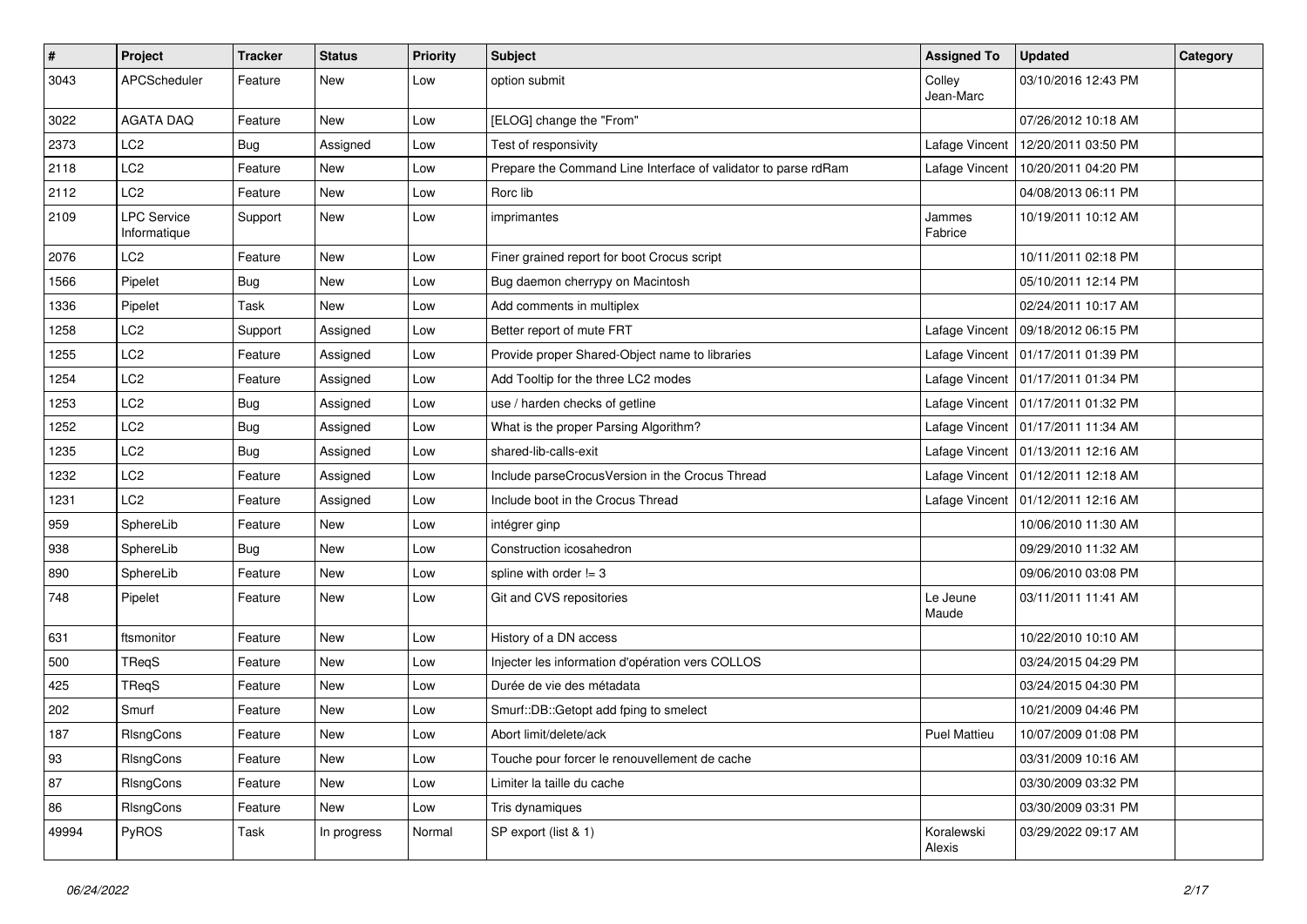| $\sharp$ | Project      | <b>Tracker</b> | <b>Status</b> | <b>Priority</b> | <b>Subject</b>                                         | <b>Assigned To</b> | <b>Updated</b>      | Category |
|----------|--------------|----------------|---------------|-----------------|--------------------------------------------------------|--------------------|---------------------|----------|
| 49945    | <b>GRAND</b> | Task           | New           | Normal          | WP 11: improvement dating of events                    | voisin vincent     | 03/22/2022 02:31 PM |          |
| 49944    | <b>GRAND</b> | Task           | New           | Normal          | WP 10.3: data analysis                                 |                    | 03/18/2022 04:45 PM |          |
| 49943    | GRAND        | <b>Task</b>    | New           | Normal          | WP 10.2: data taking                                   |                    | 03/18/2022 04:45 PM |          |
| 49942    | <b>GRAND</b> | Task           | New           | Normal          | WP 10.1: deployment                                    |                    | 03/18/2022 04:45 PM |          |
| 49941    | <b>GRAND</b> | Task           | New           | Normal          | WP 10: GP 300 setup                                    |                    | 03/18/2022 04:45 PM |          |
| 49940    | <b>GRAND</b> | Task           | New           | Normal          | WP 9.5: data analysis                                  |                    | 03/18/2022 03:35 PM |          |
| 49939    | <b>GRAND</b> | <b>Task</b>    | New           | Normal          | WP 9.4: data taking                                    |                    | 06/23/2022 08:19 PM |          |
| 49938    | GRAND        | Task           | New           | Normal          | WP 9.3: deployment commissioning                       |                    | 03/18/2022 03:27 PM |          |
| 49937    | <b>GRAND</b> | Task           | New           | Normal          | WP 9.2: production detector adaptation                 |                    | 03/18/2022 03:32 PM |          |
| 49936    | <b>GRAND</b> | Task           | New           | Normal          | WP 9.1: detector design adaptation                     |                    | 03/21/2022 03:18 PM |          |
| 49935    | <b>GRAND</b> | <b>Task</b>    | New           | Normal          | WP 9: Nançay setup                                     |                    | 03/18/2022 12:20 AM |          |
| 49934    | <b>GRAND</b> | Task           | New           | Normal          | WP 8.3: trigger evaluation                             |                    | 03/21/2022 10:28 AM |          |
| 49933    | <b>GRAND</b> | Task           | New           | Normal          | WP 8.2: final reconstruction                           |                    | 03/18/2022 04:39 PM |          |
| 49932    | <b>GRAND</b> | Task           | New           | Normal          | WP 8.1: SLT info definition                            |                    | 03/18/2022 04:39 PM |          |
| 49931    | <b>GRAND</b> | Task           | New           | Normal          | WP 8: data reconstruction study                        |                    | 03/21/2022 10:28 AM |          |
| 49930    | <b>GRAND</b> | Task           | New           | Normal          | WP 7: second level trigger (SLT)                       |                    | 03/21/2022 10:28 AM |          |
| 49929    | <b>GRAND</b> | Task           | <b>New</b>    | Normal          | WP 6.4: frontend implementation                        |                    | 04/14/2022 02:24 PM |          |
| 49928    | <b>GRAND</b> | Task           | New           | Normal          | WP 6.3: testbench                                      |                    | 06/24/2022 12:58 PM |          |
| 49927    | <b>GRAND</b> | Task           | New           | Normal          | WP 6.2: analytical method                              |                    | 06/24/2022 12:41 PM |          |
| 49926    | <b>GRAND</b> | Task           | New           | Normal          | WP 6.1: neuronal network method                        |                    | 03/21/2022 01:40 PM |          |
| 49925    | <b>GRAND</b> | Task           | New           | Normal          | WP 6: first level trigger (FLT)                        |                    | 03/21/2022 10:28 AM |          |
| 49924    | <b>GRAND</b> | Task           | New           | Normal          | WP 5.2: noise event selection                          |                    | 03/18/2022 05:13 PM |          |
| 49923    | <b>GRAND</b> | Task           | New           | Normal          | WP 5.5: EAS selection                                  |                    | 03/18/2022 05:13 PM |          |
| 49922    | <b>GRAND</b> | Task           | New           | Normal          | WP 5.4: reconstruction                                 |                    | 03/18/2022 05:13 PM |          |
| 49921    | <b>GRAND</b> | Task           | New           | Normal          | WP 5.3: calibration                                    |                    | 03/18/2022 05:13 PM |          |
| 49919    | <b>GRAND</b> | Task           | New           | Normal          | WP 5.1: data taking                                    |                    | 03/18/2022 05:13 PM |          |
| 49918    | <b>GRAND</b> | Task           | <b>New</b>    | Normal          | WP 5: GP 13/100 experimental DB analysis               |                    | 03/18/2022 05:13 PM |          |
| 49917    | GRAND        | Task           | New           | Normal          | WP 4.2: validation                                     |                    | 03/18/2022 03:08 PM |          |
| 49916    | GRAND        | Task           | New           | Normal          | WP 4.1: production, storing & management               |                    | 03/18/2022 03:06 PM |          |
| 49915    | GRAND        | Task           | New           | Normal          | WP 4: Creating GRAND simulation                        |                    | 03/18/2022 12:20 AM |          |
| 49914    | GRAND        | Task           | New           | Normal          | WP 3.4: code distribution, software env.               |                    | 06/24/2022 01:41 PM |          |
| 49912    | GRAND        | Task           | New           | Normal          | WP 3.3: manage software infra : CI, quality, DB engine |                    | 03/18/2022 03:03 PM |          |
| 49911    | GRAND        | Task           | New           | Normal          | WP 3.2: calibration monotoring DB                      |                    | 03/18/2022 05:13 PM |          |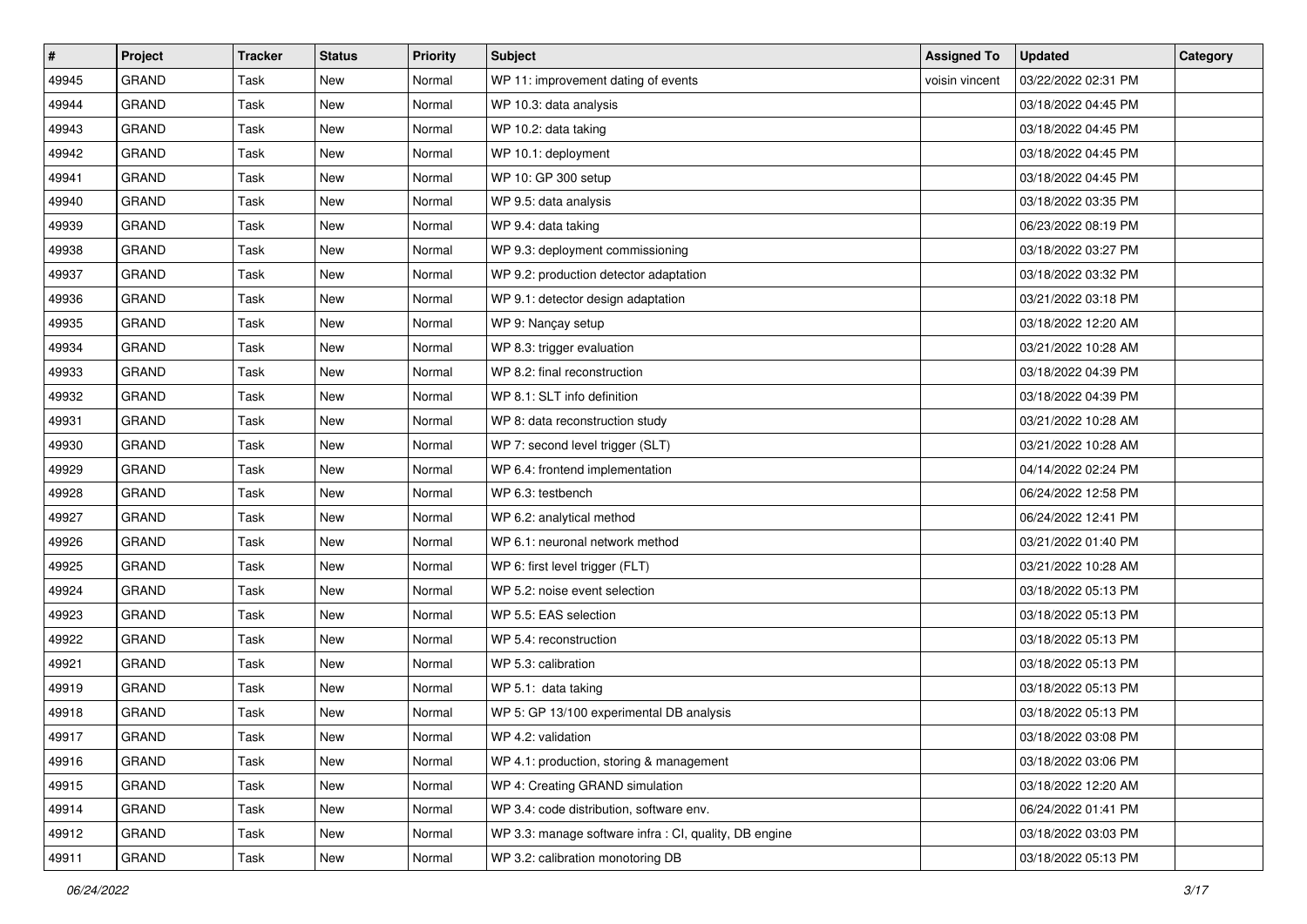| #     | Project      | <b>Tracker</b> | <b>Status</b> | <b>Priority</b> | <b>Subject</b>                                                                           | <b>Assigned To</b>   | <b>Updated</b>      | Category |
|-------|--------------|----------------|---------------|-----------------|------------------------------------------------------------------------------------------|----------------------|---------------------|----------|
| 49910 | <b>GRAND</b> | Task           | New           | Normal          | WP 3.1: manage data event DB                                                             |                      | 06/24/2022 01:55 PM |          |
| 49909 | <b>GRAND</b> | Task           | New           | Normal          | WP 3: software infra and database                                                        |                      | 06/24/2022 01:48 PM |          |
| 49908 | <b>GRAND</b> | Task           | New           | Normal          | WP 1.3 : LPNHE WP coordination                                                           | Martineau<br>Olivier | 03/20/2022 05:35 PM |          |
| 49906 | <b>GRAND</b> | Task           | <b>New</b>    | Normal          | WP 1.1: finance                                                                          |                      | 03/18/2022 05:13 PM |          |
| 49905 | <b>GRAND</b> | Task           | New           | Normal          | WP 1: GRAND management                                                                   |                      | 03/18/2022 05:13 PM |          |
| 49904 | <b>GRAND</b> | Task           | New           | Normal          | WP 2.9: detector monotoring                                                              |                      | 03/18/2022 05:13 PM |          |
| 49903 | <b>GRAND</b> | Task           | New           | Normal          | WP 2.8: detector calibration                                                             |                      | 03/18/2022 05:13 PM |          |
| 49902 | <b>GRAND</b> | Task           | New           | Normal          | WP 2.7: code quality and documentation                                                   | Colley<br>Jean-Marc  | 03/18/2022 05:13 PM |          |
| 49901 | <b>GRAND</b> | Task           | <b>New</b>    | Normal          | WP 2.6: common tools                                                                     |                      | 03/18/2022 05:13 PM |          |
| 49900 | <b>GRAND</b> | Task           | New           | Normal          | WP 2.5: reconstruction method                                                            |                      | 03/18/2022 02:57 PM |          |
| 49899 | <b>GRAND</b> | Task           | New           | Normal          | WP 2.4: antenna network simulation                                                       |                      | 06/24/2022 02:48 PM |          |
| 49898 | <b>GRAND</b> | Task           | New           | Normal          | WP 2.3: unit detector modeling and coding                                                |                      | 06/24/2022 02:11 PM |          |
| 49897 | <b>GRAND</b> | Task           | New           | Normal          | WP 2.2: input output format fie                                                          |                      | 03/18/2022 12:22 AM |          |
| 49896 | <b>GRAND</b> | Task           | New           | Normal          | WP 2.1: software architecture and optimization                                           |                      | 03/18/2022 05:13 PM |          |
| 49895 | <b>GRAND</b> | Task           | New           | Normal          | WP 2: GRANDLIB modelization and software                                                 |                      | 06/24/2022 02:48 PM |          |
| 49890 | PyROS        | Task           | New           | Normal          | Global Start & Stop (safe)                                                               |                      | 03/16/2022 04:52 PM |          |
| 49889 | PyROS        | Task           | New           | Normal          | Backup                                                                                   |                      | 03/16/2022 04:49 PM |          |
| 49888 | PyROS        | Task           | <b>New</b>    | Normal          | Firewall                                                                                 |                      | 03/16/2022 04:48 PM |          |
| 49887 | PyROS        | Task           | New           | Normal          | Hardware                                                                                 |                      | 03/16/2022 04:47 PM |          |
| 49886 | PyROS        | Task           | New           | Normal          | System watch (Nagios, )                                                                  |                      | 03/16/2022 04:47 PM |          |
| 49885 | PyROS        | Task           | New           | Normal          | Network                                                                                  |                      | 03/16/2022 04:46 PM |          |
| 49878 | PyROS        | Task           | New           | Normal          | SF02-SCP integration - Lancement auto de l'agent de gestion du SP lifecycle              |                      | 03/16/2022 10:37 AM |          |
| 49876 | PyROS        | Task           | New           | Normal          | Guitastro integration                                                                    |                      | 03/16/2022 07:28 AM |          |
| 49875 | PyROS        | Task           | New           | Normal          | (classic) Installation Guitastro & dependencies                                          |                      | 03/16/2022 07:27 AM |          |
| 49874 | PyROS        | Task           | New           | Normal          | (docker) Installation Guitastro & dependencies                                           |                      | 03/16/2022 07:26 AM |          |
| 49872 | PyROS        | Task           | New           | Normal          | Restauration de la config par défaut                                                     |                      | 03/15/2022 11:10 PM |          |
| 49871 | <b>PyROS</b> | Task           | New           | Normal          | Config par défaut (à définir)                                                            |                      | 03/15/2022 11:11 PM |          |
| 49870 | PyROS        | Task           | New           | Normal          | Config générale : logo, pagination, couleurs, options générales, options par<br>feature, |                      | 03/15/2022 11:11 PM |          |
| 49546 | PyROS        | Task           | In progress   | Normal          | Documentation (pyros_api)                                                                | Koralewski<br>Alexis | 02/24/2022 02:33 PM |          |
| 49545 | PyROS        | Task           | In progress   | Normal          | Script development (pyros_api)                                                           | Koralewski<br>Alexis | 02/24/2022 02:33 PM |          |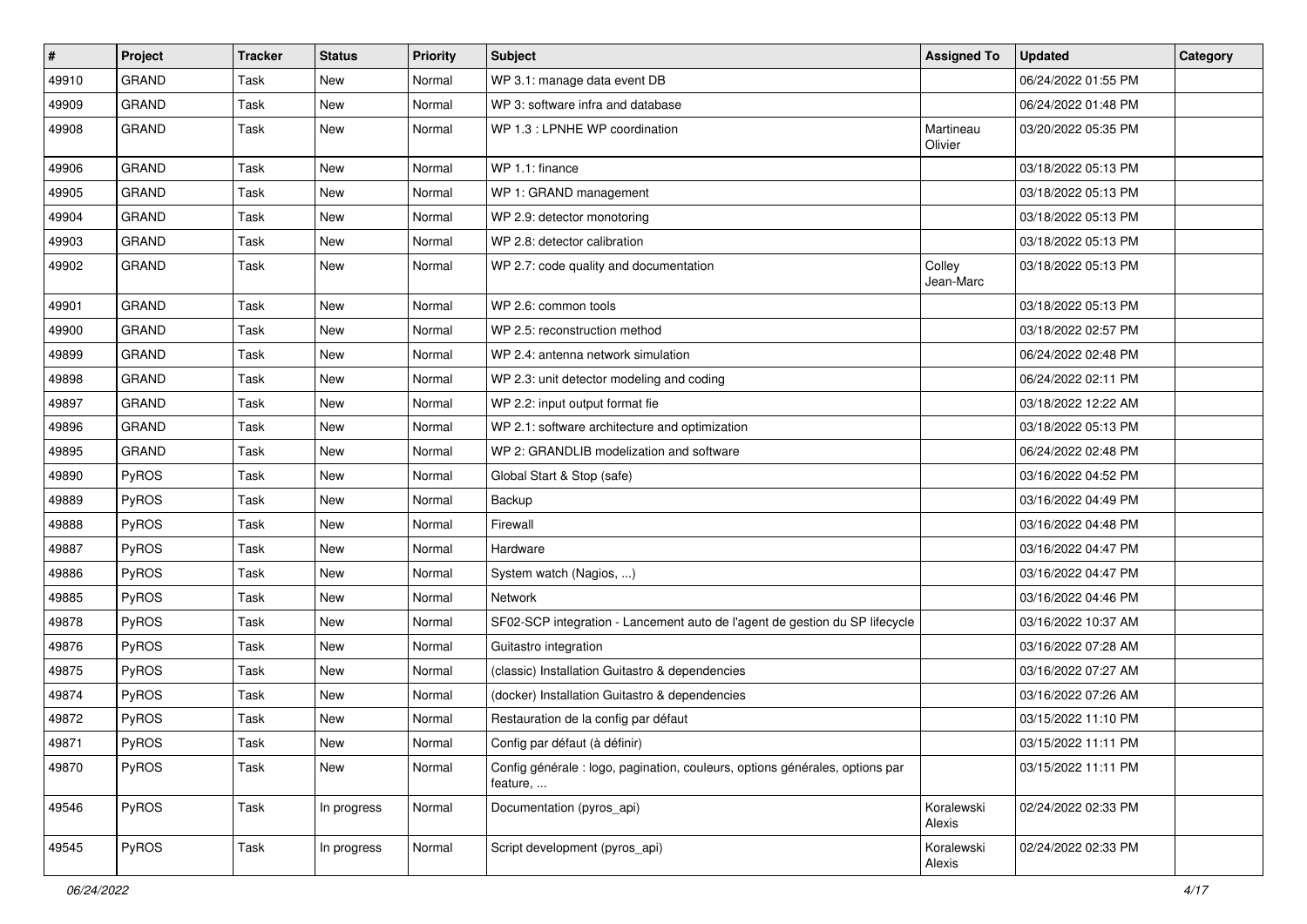| #     | Project | <b>Tracker</b> | <b>Status</b> | <b>Priority</b> | <b>Subject</b>                                                                             | <b>Assigned To</b>   | <b>Updated</b>      | Category |
|-------|---------|----------------|---------------|-----------------|--------------------------------------------------------------------------------------------|----------------------|---------------------|----------|
| 49543 | PyROS   | Task           | New           | Normal          | Users View (list & 1)                                                                      |                      | 02/23/2022 06:06 PM |          |
| 49541 | PyROS   | Task           | <b>New</b>    | Normal          | API REST (scripting du website via script pyros_api.py)                                    | Koralewski<br>Alexis | 03/15/2022 11:26 PM |          |
| 49478 | PyROS   | Task           | New           | Normal          | Test                                                                                       | Koralewski<br>Alexis | 02/22/2022 12:25 PM |          |
| 49272 | PyROS   | Task           | In progress   | Normal          | <b>Tooltips</b>                                                                            | Koralewski<br>Alexis | 02/17/2022 01:59 PM |          |
| 49262 | PyROS   | Task           | In progress   | Normal          | Sequence Validation                                                                        |                      | 02/03/2022 02:50 PM |          |
| 49258 | PyROS   | Task           | In progress   | Normal          | from IMPORT (upload) Seq (from yaml file)                                                  | Koralewski<br>Alexis | 02/23/2022 12:02 PM |          |
| 49253 | PyROS   | Task           | New           | Normal          | READ 1 & list                                                                              |                      | 02/21/2022 03:21 PM |          |
| 49252 | PyROS   | Task           | New           | Normal          | <b>WEB FORM</b>                                                                            |                      | 02/17/2022 01:59 PM |          |
| 49251 | PyROS   | Task           | New           | Normal          | Test                                                                                       | Koralewski<br>Alexis | 02/22/2022 02:59 PM |          |
| 49250 | PyROS   | Task           | New           | Normal          | <b>CREATE/UPDATE Sequence</b>                                                              |                      | 02/23/2022 12:02 PM |          |
| 49249 | PyROS   | Task           | In progress   | Normal          | General Menu for this feature                                                              |                      | 02/03/2022 09:39 AM |          |
| 49247 | PyROS   | Task           | New           | Normal          | State diagram (doc)                                                                        |                      | 02/03/2022 09:34 AM |          |
| 49246 | PyROS   | Task           | New           | Normal          | Sequence Lifecycle (status)                                                                |                      | 02/03/2022 09:34 AM |          |
| 49228 | PyROS   | Task           | In progress   | Normal          | Correction de l'orientation de l'image (est à gauche, nord en haut)                        | Klotz Alain          | 02/02/2022 02:56 PM |          |
| 49227 | PyROS   | Task           | New           | Normal          | Corrections cosmétiques (de pixels)                                                        | Klotz Alain          | 02/02/2022 02:19 PM |          |
| 49226 | PyROS   | Task           | In progress   | Normal          | Correction de l'image par le flat                                                          | Klotz Alain          | 02/02/2022 02:56 PM |          |
| 49225 | PyROS   | Task           | In progress   | Normal          | Correction de l'image par le dark (+ bias)                                                 | Klotz Alain          | 02/02/2022 02:56 PM |          |
| 49224 | PyROS   | Task           | New           | Normal          | Choisir le bias, le flat, et le dark (en fn des metadata)                                  | Klotz Alain          | 02/02/2022 02:19 PM |          |
| 49223 | PyROS   | Task           | In progress   | Normal          | Groupes                                                                                    | Klotz Alain          | 02/02/2022 02:38 PM |          |
| 49222 | PyROS   | Task           | In progress   | Normal          | Traitement d'un groupe d'images : début et fin de groupe                                   | Klotz Alain          | 02/02/2022 02:38 PM |          |
| 49221 | PyROS   | Task           | In progress   | Normal          | Recup metadata de l'image (dans la BD)                                                     | Klotz Alain          | 02/02/2022 02:38 PM |          |
| 49220 | PyROS   | Task           | In progress   | Normal          | Récup en-tête                                                                              | Klotz Alain          | 02/02/2022 02:38 PM |          |
| 49219 | PyROS   | Task           | In progress   | Normal          | Nouvelle image                                                                             | Klotz Alain          | 02/02/2022 02:38 PM |          |
| 49218 | PyROS   | Task           | In progress   | Normal          | Détection des nouvelles images produites (système asynchrone sur<br>l'acquisition)         | Klotz Alain          | 02/02/2022 02:38 PM |          |
| 49217 | PyROS   | Task           | New           | Normal          | 5 - (L2) Critères de qualité d'image (+ json QUAL)                                         | Klotz Alain          | 02/02/2022 02:37 PM |          |
| 49216 | PyROS   | Task           | New           | Normal          | 4 - (L1c) - Combinaison d'images                                                           | Klotz Alain          | 02/02/2022 02:36 PM |          |
| 49215 | PyROS   | Task           | In progress   | Normal          | 3 - (L1b) - Reconnaissance du champ (lien entre pixels et coord célestes) (+<br>ison CATA) | Klotz Alain          | 02/02/2022 02:36 PM |          |
| 49214 | PyROS   | Task           | In progress   | Normal          | 2 - (L1a) - Pré-traitement de chaque image (dans l'ordre) (fits RAW => fits<br>CAL)        | Klotz Alain          | 02/02/2022 02:42 PM |          |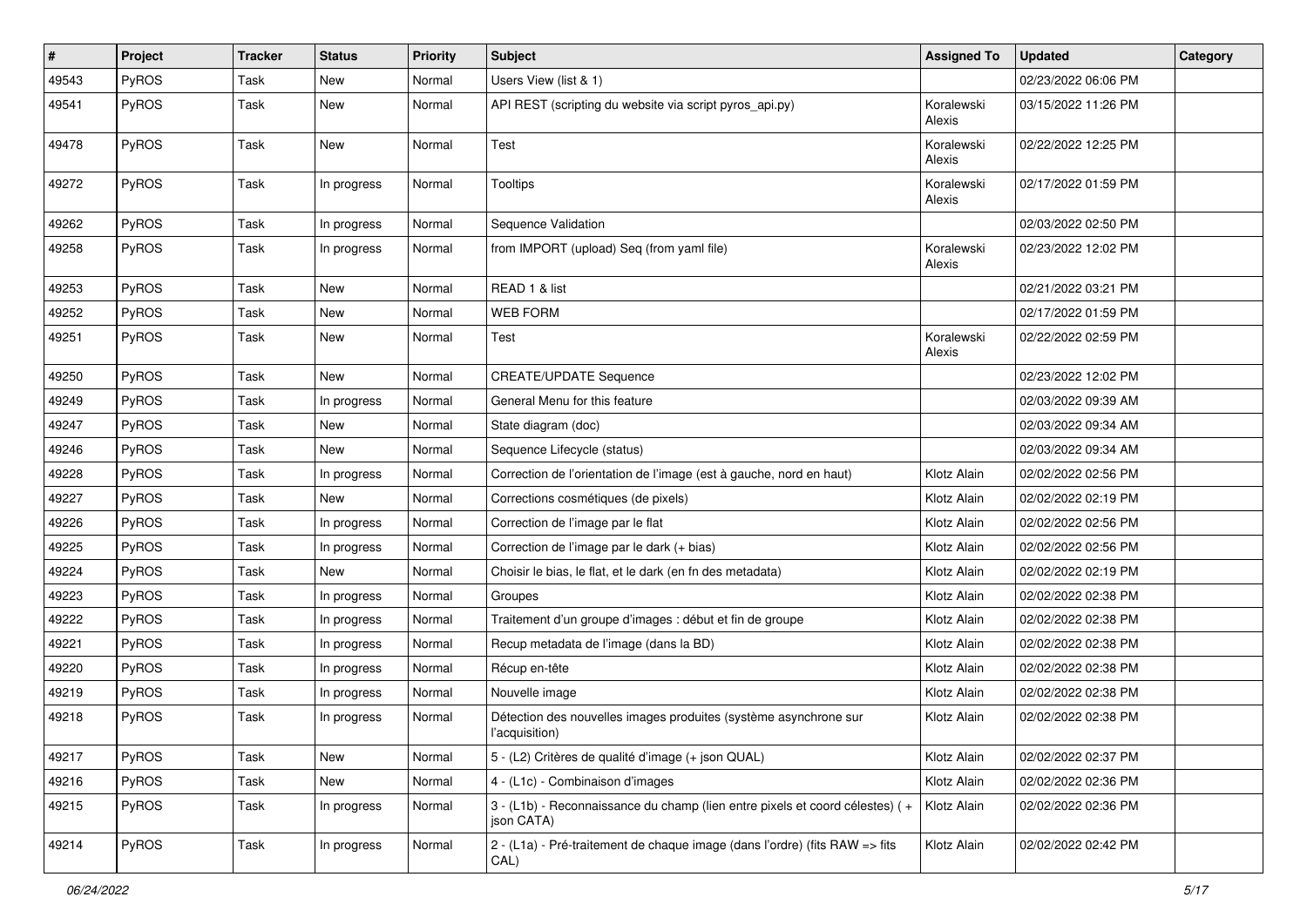| #     | Project      | <b>Tracker</b> | <b>Status</b> | <b>Priority</b> | <b>Subject</b>                                                                                                                        | <b>Assigned To</b> | <b>Updated</b>      | Category |
|-------|--------------|----------------|---------------|-----------------|---------------------------------------------------------------------------------------------------------------------------------------|--------------------|---------------------|----------|
| 49213 | PyROS        | Task           | In progress   | Normal          | 1 - (L0) - Récupération et organisation des images L0 (RAW fits)                                                                      | Klotz Alain        | 02/02/2022 02:42 PM |          |
| 49210 | PyROS        | Task           | <b>New</b>    | Normal          | <b>CONFIGURATION GENERALE</b>                                                                                                         |                    | 03/15/2022 11:11 PM |          |
| 49162 | PyROS        | Task           | New           | Normal          | Check sequence validity                                                                                                               | Klotz Alain        | 02/03/2022 10:23 AM |          |
| 49157 | PyROS        | Task           | New           | Normal          | Super Super Agent qui surveille l'ensemble des super agents sur chaque<br>noeud $(?)$                                                 |                    | 01/31/2022 12:12 PM |          |
| 49156 | PyROS        | Task           | <b>New</b>    | Normal          | Super Agent qui démarre et stoppe les autres agents, et surveille leur bonne<br>santé (les relance si besoin) => sur chaque noeud (?) |                    | 01/31/2022 12:12 PM |          |
| 49155 | PyROS        | Task           | <b>New</b>    | Normal          | Architecture décentralisée en plusieurs noeuds (communication via BD)                                                                 |                    | 01/31/2022 12:09 PM |          |
| 49152 | PyROS        | Task           | New           | Normal          | RUN/EXEC - Start & Stop software (et Agents)                                                                                          |                    | 05/24/2022 02:55 PM |          |
| 49151 | PyROS        | Task           | <b>New</b>    | Normal          | Script central (pyros.py)                                                                                                             |                    | 01/31/2022 11:36 AM |          |
| 49137 | PyROS        | Task           | New           | Normal          | Integration Guitastro lib                                                                                                             | Klotz Alain        | 02/02/2022 03:27 PM |          |
| 49136 | PyROS        | Task           | New           | Normal          | GF04-SECU - Logging integration                                                                                                       |                    | 01/29/2022 12:54 AM |          |
| 49135 | PyROS        | Task           | New           | Normal          | SF15-SST integration                                                                                                                  |                    | 01/29/2022 12:48 AM |          |
| 49134 | PyROS        | Task           | New           | Normal          | SF14-OBC integration                                                                                                                  |                    | 01/29/2022 12:52 AM |          |
| 49133 | PyROS        | Task           | New           | Normal          | SF13-IAF integration                                                                                                                  |                    | 01/29/2022 12:47 AM |          |
| 49132 | PyROS        | Task           | New           | Normal          | SF12-IAN integration                                                                                                                  |                    | 01/29/2022 12:48 AM |          |
| 49131 | PyROS        | Task           | New           | Normal          | SF11-IPC integration                                                                                                                  |                    | 01/29/2022 12:46 AM |          |
| 49130 | PyROS        | Task           | New           | Normal          | SF10-CAL integration                                                                                                                  |                    | 01/29/2022 12:46 AM |          |
| 49129 | <b>PyROS</b> | Task           | New           | Normal          | SF09-CMC integration                                                                                                                  |                    | 01/29/2022 12:46 AM |          |
| 49128 | PyROS        | Task           | New           | Normal          | SF08-EXE integration                                                                                                                  |                    | 01/29/2022 12:45 AM |          |
| 49127 | PyROS        | Task           | New           | Normal          | SF07-PLN integration                                                                                                                  |                    | 01/29/2022 12:45 AM |          |
| 49126 | PyROS        | Task           | New           | Normal          | SF06-ALR integration                                                                                                                  |                    | 01/29/2022 12:45 AM |          |
| 49125 | PyROS        | Task           | New           | Normal          | SF05-SEQ integration                                                                                                                  |                    | 03/15/2022 11:03 PM |          |
| 49124 | PyROS        | Task           | New           | Normal          | SF04-SPV integration                                                                                                                  |                    | 01/29/2022 12:44 AM |          |
| 49123 | PyROS        | Task           | New           | Normal          | SF03-ENV integration                                                                                                                  |                    | 01/29/2022 12:50 AM |          |
| 49122 | PyROS        | Task           | <b>New</b>    | Normal          | SF02-SCP integration                                                                                                                  |                    | 01/29/2022 12:50 AM |          |
| 49121 | PyROS        | Task           | New           | Normal          | SF01-USR integration                                                                                                                  |                    | 01/29/2022 12:50 AM |          |
| 49120 | PyROS        | Task           | New           | Normal          | General Design (structure, design, responsive, CSS)                                                                                   |                    | 01/29/2022 12:50 AM |          |
| 48784 | <b>XLDP</b>  | <b>Bug</b>     | New           | Normal          | Jobs en erreurs depuis le 19/01 19h30                                                                                                 |                    | 01/20/2022 10:12 AM |          |
| 48307 | PyROS        | Task           | New           | Normal          | Send, Receive, and Process Commands (Agent <= > Agent)                                                                                |                    | 12/14/2021 02:57 PM |          |
| 48290 | PyROS        | Task           | New           | Normal          | Auto mode                                                                                                                             |                    | 12/14/2021 12:35 PM |          |
| 48289 | PyROS        | Task           | New           | Normal          | Entity (AgentDevice class)                                                                                                            |                    | 12/14/2021 12:32 PM |          |
| 48288 | PyROS        | Task           | New           | Normal          | Entity (DeviceController class)                                                                                                       |                    | 12/14/2021 12:31 PM |          |
| 48287 | PyROS        | Task           | New           | Normal          | cRuD (only Read & Delete) - View (& Kill) currently running Agents                                                                    |                    | 12/14/2021 12:26 PM |          |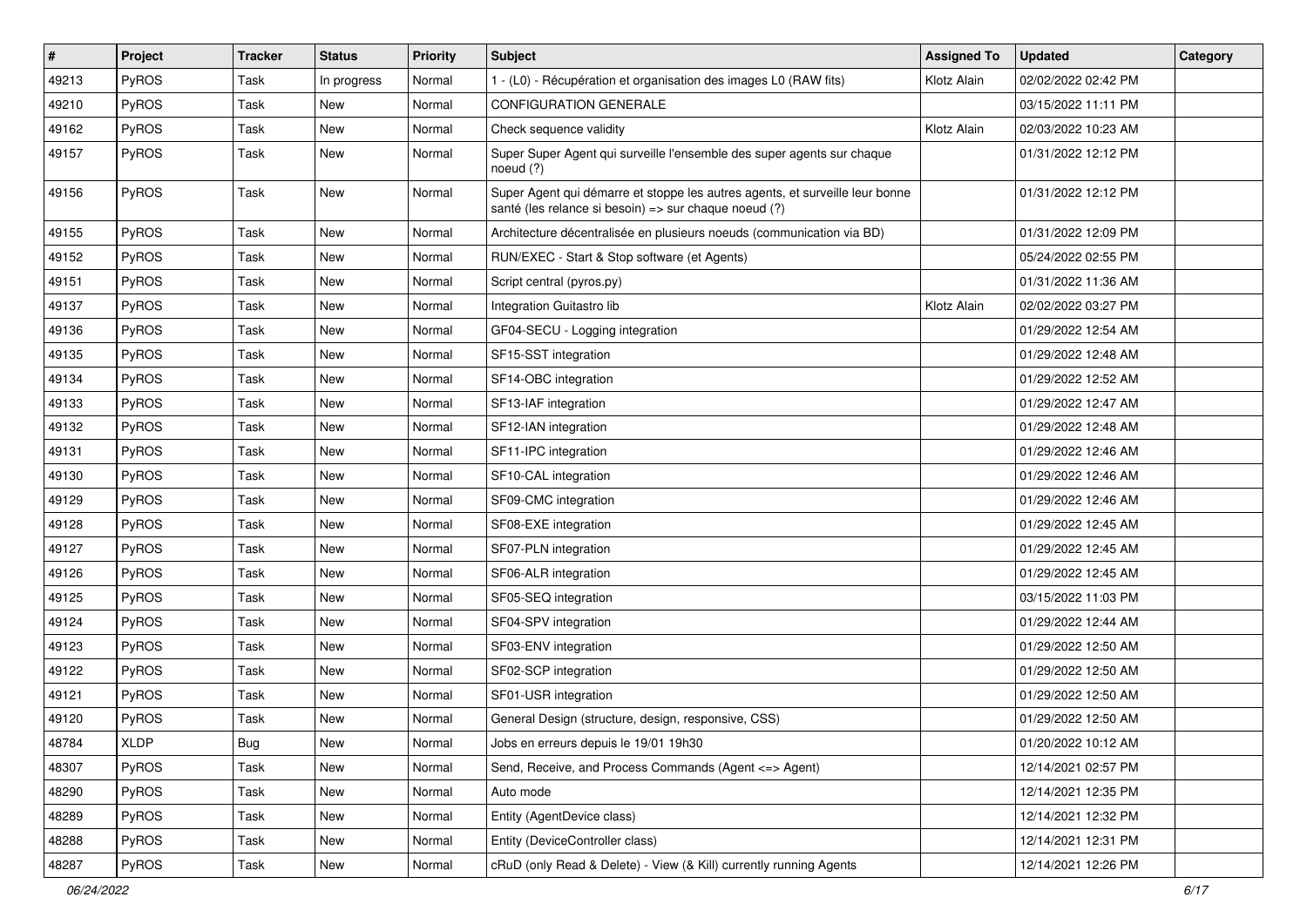| #     | Project   | <b>Tracker</b> | <b>Status</b> | <b>Priority</b> | Subject                                                                                                        | <b>Assigned To</b>   | <b>Updated</b>      | Category |
|-------|-----------|----------------|---------------|-----------------|----------------------------------------------------------------------------------------------------------------|----------------------|---------------------|----------|
| 48286 | PyROS     | Task           | New           | Normal          | Lancement auto et gestion des éventuels AgentDevices associés                                                  |                      | 12/14/2021 12:22 PM |          |
| 48285 | PyROS     | Task           | New           | Normal          | Lancement auto et gestion du DeviceController associé                                                          |                      | 12/14/2021 12:22 PM |          |
| 48284 | PyROS     | Task           | New           | Normal          | Lancement auto et gestion des Components associés (qui sont aussi des<br>DeviceController)                     |                      | 12/14/2021 12:20 PM |          |
| 48280 | PyROS     | Task           | New           | Normal          | Agent dérivé de l'Agent général (ex: AgentA, AgentB, AgentC, ou AgentM<br>pour le envmonitoring)               |                      | 12/14/2021 03:00 PM |          |
| 48279 | PyROS     | Task           | <b>New</b>    | Normal          | General LOGGING (fichiers texte, écran en mode debug)                                                          |                      | 03/16/2022 04:45 PM |          |
| 48276 | PyROS     | Task           | New           | Normal          | Scripts d'installation docker                                                                                  |                      | 12/14/2021 11:44 AM |          |
| 48275 | PyROS     | Task           | New           | Normal          | version PROD TNC Nouvelle Calédonie - instance docker de production sur<br>site final                          |                      | 12/14/2021 11:42 AM |          |
| 48274 | PyROS     | Task           | <b>New</b>    | Normal          | version TEST TNC France - instance docker de test en France                                                    |                      | 12/14/2021 11:42 AM |          |
| 48273 | PyROS     | Task           | New           | Normal          | version DEV guitalens - instance docker sur serveur guitalens                                                  |                      | 12/14/2021 11:46 AM |          |
| 48270 | PyROS     | <b>Task</b>    | New           | Normal          | SCRIPT INSTALL/UPDATE (PYROS/pyros.py) (uniquement pour la partie<br>install & update)                         |                      | 02/23/2022 05:57 PM |          |
| 48259 | PyROS     | Task           | In progress   | Normal          | EXPORT (Download) as a text file (YAML)                                                                        | Koralewski<br>Alexis | 02/23/2022 10:45 AM |          |
| 48250 | PyROS     | Task           | In progress   | Normal          | <b>DELETE</b>                                                                                                  | Koralewski<br>Alexis | 02/21/2022 03:38 PM |          |
| 48223 | LabInvent | Task           | New           | Normal          | instance perso (docker)                                                                                        |                      | 12/13/2021 11:08 AM |          |
| 48222 | LabInvent | Task           | New           | Normal          | (NEW func) Gérer Suivi d'un User                                                                               |                      | 12/13/2021 10:39 AM |          |
| 48005 | LabInvent | Task           | New           | Normal          | <b>Bugfix toutes les Deprecated Errors</b>                                                                     |                      | 12/06/2021 02:37 PM |          |
| 47966 | LabInvent | Task           | <b>New</b>    | Normal          | Ajouter test Commande (avec devis joint)                                                                       |                      | 11/30/2021 04:17 PM |          |
| 47959 | LabInvent | Task           | New           | Normal          | *** F - ENTITY - Fournisseurs                                                                                  |                      | 11/30/2021 12:57 PM |          |
| 47958 | LabInvent | Task           | New           | Normal          | delete (generic)                                                                                               |                      | 11/30/2021 12:47 PM |          |
| 47957 | LabInvent | Feature        | New           | Normal          | *** F - ENTITY - Les GROUPES (de User ou Materiel) : Thématique, Métier,<br>Projet, Site (+ Pole ou Service ?) |                      | 12/13/2021 11:12 AM |          |
| 47954 | LabInvent | Task           | New           | Normal          | 1 - CREATED                                                                                                    |                      | 11/30/2021 01:27 PM |          |
| 47953 | LabInvent | Task           | New           | Normal          | 2a - TOBEORDERED (optionnel)                                                                                   |                      | 11/30/2021 01:27 PM |          |
| 47951 | LabInvent | Feature        | New           | Normal          | *** F - Etiquettes & Imprimantes                                                                               |                      | 11/30/2021 01:42 PM |          |
| 47950 | LabInvent | Task           | New           | Normal          | DB complète à mettre à jour                                                                                    |                      | 11/30/2021 12:26 PM |          |
| 47946 | LabInvent | Task           | New           | Normal          | classic only                                                                                                   |                      | 12/03/2021 09:50 AM |          |
| 47945 | LabInvent | Task           | New           | Normal          | <b>ALL</b>                                                                                                     |                      | 11/30/2021 12:23 PM |          |
| 47935 | LabInvent | Task           | New           | Normal          | 2b - VALIDATED                                                                                                 |                      | 11/30/2021 01:27 PM |          |
| 47932 | LabInvent | Feature        | New           | Normal          | *** F - DOC (documentation)                                                                                    |                      | 11/30/2021 01:10 PM |          |
| 47930 | LabInvent | Task           | New           | Normal          | *** F - ENTITY - QrCode                                                                                        |                      | 11/30/2021 01:26 PM |          |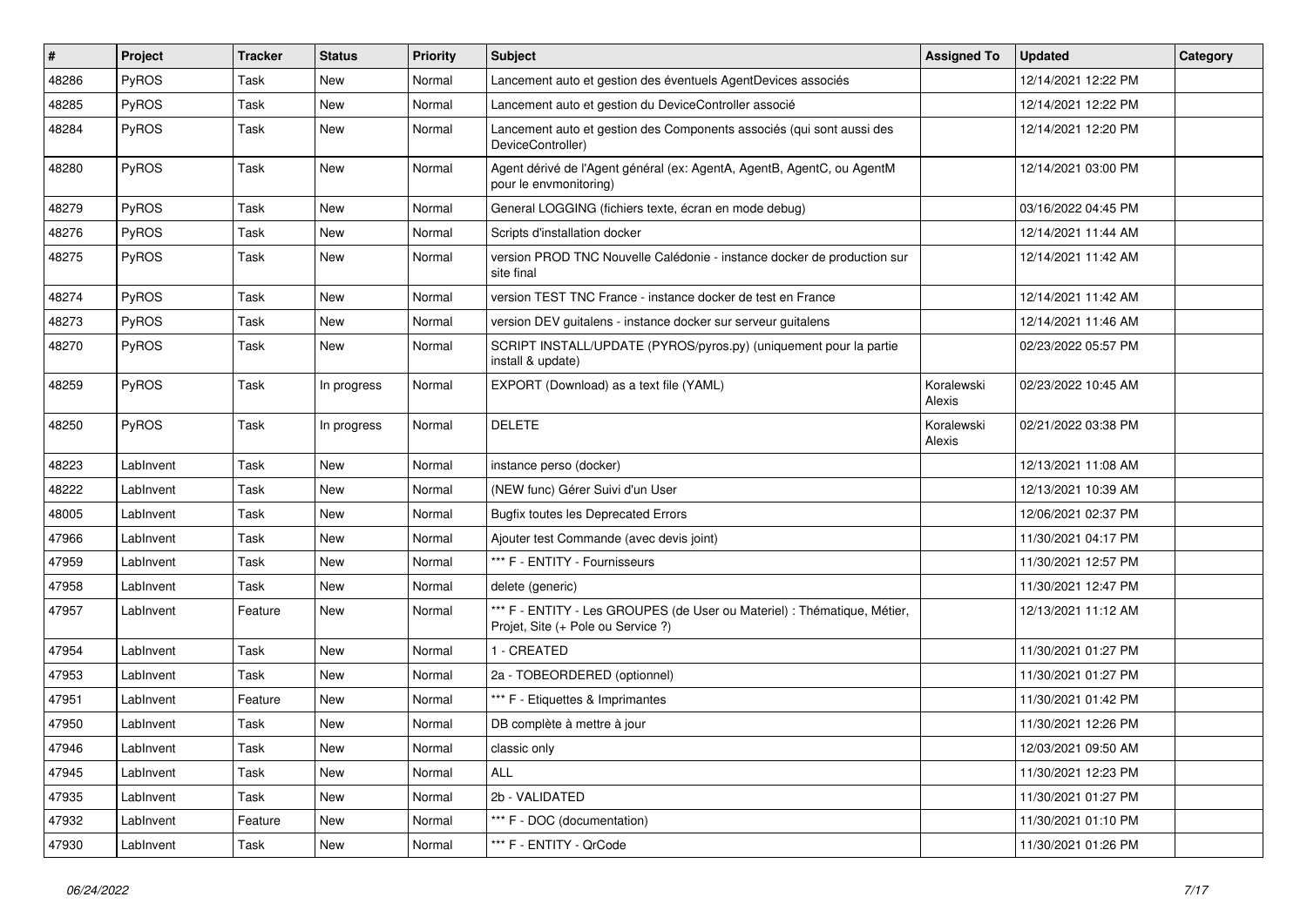| $\pmb{\#}$ | <b>Project</b> | <b>Tracker</b> | <b>Status</b> | <b>Priority</b> | Subject                                                                                   | <b>Assigned To</b> | <b>Updated</b>      | Category |
|------------|----------------|----------------|---------------|-----------------|-------------------------------------------------------------------------------------------|--------------------|---------------------|----------|
| 47925      | LabInvent      | Task           | New           | Normal          | (après cakephp v4) Passer à Php 8                                                         |                    | 11/30/2021 11:48 AM |          |
| 47924      | LabInvent      | Task           | New           | Normal          | (après 3.9) Passer à v4                                                                   |                    | 11/30/2021 11:48 AM |          |
| 47913      | LabInvent      | Task           | New           | Normal          | ROLES (profils)                                                                           |                    | 11/30/2021 01:39 PM |          |
| 47911      | LabInvent      | Task           | New           | Normal          | Create/Update (add_edit generic)                                                          |                    | 11/30/2021 11:04 AM |          |
| 47907      | LabInvent      | Task           | New           | Normal          | *** F - Config YAML (champs materiels) : champs obligatoires,<br>recommandés, ou readonly |                    | 11/30/2021 01:25 PM |          |
| 47895      | LabInvent      | Feature        | <b>New</b>    | Normal          | *** F - ENTITY - Documents attachés (à Materiel ou Suivi)                                 |                    | 12/13/2021 11:09 AM |          |
| 47893      | LabInvent      | Task           | New           | Normal          | Views                                                                                     |                    | 11/30/2021 01:21 PM |          |
| 47889      | LabInvent      | Task           | New           | Normal          | Changer statut - setStatusTo*()                                                           |                    | 11/30/2021 01:19 PM |          |
| 47885      | LabInvent      | Task           | New           | Normal          | filtrage (voir formulaire index)                                                          |                    | 11/30/2021 01:30 PM |          |
| 47883      | LabInvent      | Task           | New           | Normal          | formulaire de recherche multi-critères                                                    |                    | 11/30/2021 01:30 PM |          |
| 47880      | LabInvent      | Task           | New           | Normal          | Read - index                                                                              |                    | 11/30/2021 01:16 PM |          |
| 47873      | LabInvent      | Task           | New           | Normal          | Model (Entity & Table)                                                                    |                    | 12/01/2021 09:37 AM |          |
| 47871      | LabInvent      | Task           | New           | Normal          | Autorisations                                                                             |                    | 11/30/2021 01:29 PM |          |
| 47870      | LabInvent      | Task           | New           | Normal          | Tests (Materiels)                                                                         |                    | 11/30/2021 03:38 PM |          |
| 47869      | LabInvent      | Feature        | New           | Normal          | *** F - Tests                                                                             |                    | 12/06/2021 02:28 PM |          |
| 47868      | LabInvent      | Task           | New           | Normal          | *** F - Super Entité (AppController, AppTable)                                            |                    | 11/30/2021 01:34 PM |          |
| 47865      | LabInvent      | Feature        | New           | Normal          | *** F - Configuration générale                                                            |                    | 12/13/2021 11:06 AM |          |
| 47864      | LabInvent      | Feature        | New           | Normal          | *** F - ENTITY - Autres                                                                   |                    | 11/30/2021 12:57 PM |          |
| 47862      | LabInvent      | Feature        | New           | Normal          | *** F - ENTITY - Prets (de Materiel)                                                      |                    | 12/13/2021 11:10 AM |          |
| 47447      | PyROS          | Task           | New           | Normal          | (F05) ACTIONS (CRUD), VIEWS, and AUTHORIZATIONS                                           |                    | 02/23/2022 10:45 AM |          |
| 47446      | PyROS          | Task           | New           | Normal          | <b>DOSSIER SSI</b>                                                                        |                    | 10/11/2021 11:32 AM |          |
| 47445      | PyROS          | Task           | New           | Normal          | CAHIER DE RECETTE (NC)                                                                    |                    | 10/11/2021 11:31 AM |          |
| 47444      | PyROS          | Task           | New           | Normal          | MANUELS UTILISATION, INSTALLATION, ET MAINTENANCE                                         |                    | 10/11/2021 11:31 AM |          |
| 47443      | PyROS          | Task           | <b>New</b>    | Normal          | RAPPORT DES TESTS & VALIDATIONS (application du plan de test)                             |                    | 10/11/2021 11:31 AM |          |
| 47442      | PyROS          | Task           | New           | Normal          | PLAN DE TESTS ET DE VALIDATIONS                                                           |                    | 10/11/2021 11:33 AM |          |
| 47441      | PyROS          | Task           | New           | Normal          | DOSSIER DE DÉFINITION                                                                     |                    | 10/11/2021 11:32 AM |          |
| 47440      | PyROS          | Task           | New           | Normal          | <b>LIVRABLES</b>                                                                          |                    | 10/11/2021 11:29 AM |          |
| 47439      | PyROS          | Task           | New           | Normal          | PA et PK CNES                                                                             |                    | 01/31/2022 11:29 AM |          |
| 47438      | PyROS          | Task           | New           | Normal          | PK5 (2023-06) - Doc LIVRABLES (et Présentations)                                          |                    | 10/11/2021 11:26 AM |          |
| 47437      | PyROS          | Task           | New           | Normal          | PA4.1 (2023-05) - Présentations et Rapport Avancement                                     |                    | 10/11/2021 11:25 AM |          |
| 47436      | PyROS          | Task           | New           | Normal          | PK4 (2023-02) - Doc LIVRABLES (et Présentations)                                          |                    | 10/11/2021 11:23 AM |          |
| 47435      | PyROS          | Task           | New           | Normal          | PA3.2 (2023-02) - Présentations et Rapport Avancement                                     |                    | 10/11/2021 11:22 AM |          |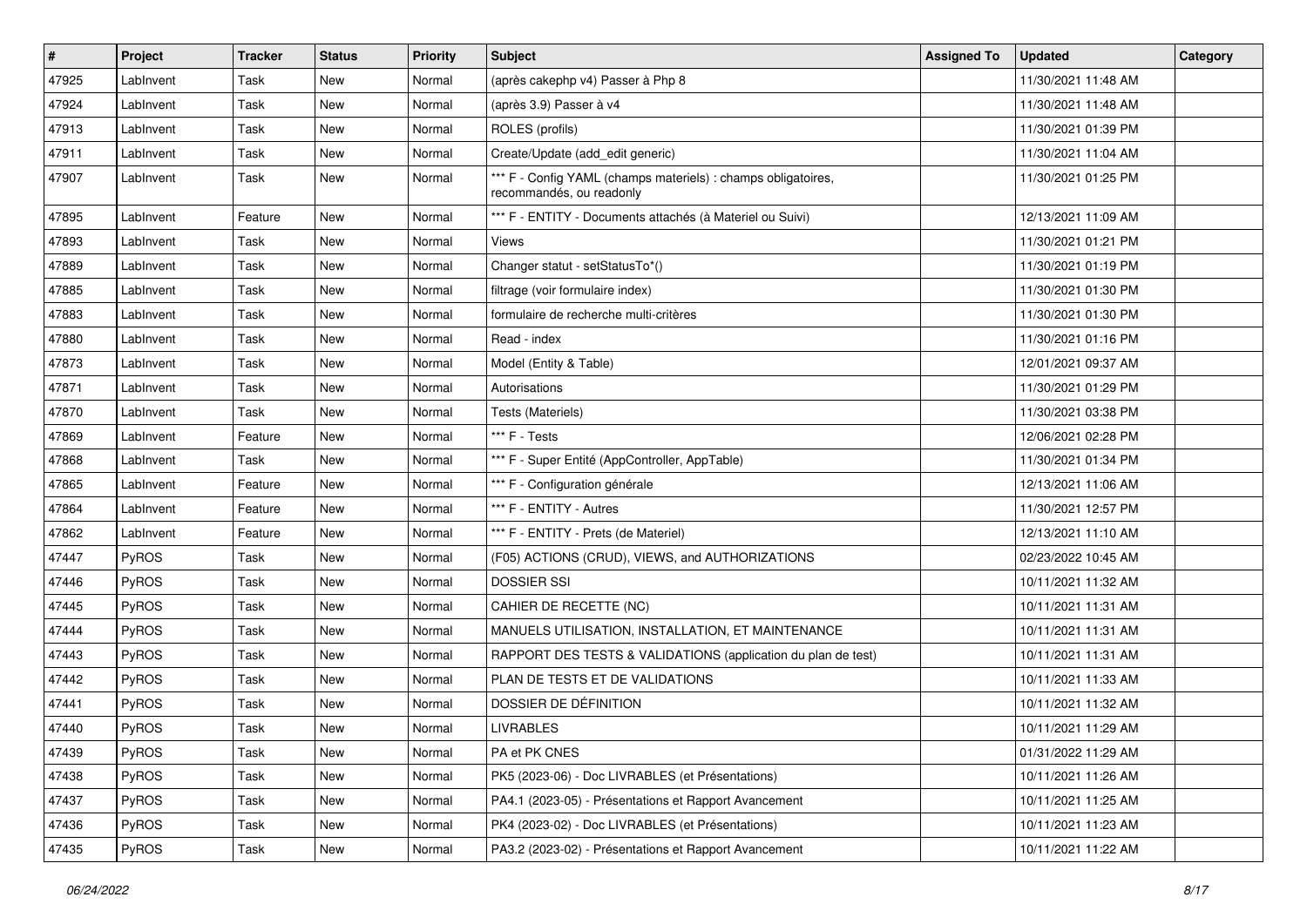| #     | Project      | <b>Tracker</b> | <b>Status</b> | <b>Priority</b> | <b>Subject</b>                                                                              | <b>Assigned To</b>   | <b>Updated</b>      | Category |
|-------|--------------|----------------|---------------|-----------------|---------------------------------------------------------------------------------------------|----------------------|---------------------|----------|
| 47433 | PyROS        | Task           | New           | Normal          | PA3.1 (2023-01) - Présentations et Rapport Avancement                                       |                      | 10/11/2021 11:22 AM |          |
| 47432 | PyROS        | <b>Task</b>    | New           | Normal          | PK3 (2023-01) - Doc LIVRABLES (et Présentations)                                            |                      | 10/11/2021 11:20 AM |          |
| 47431 | PyROS        | Task           | New           | Normal          | PA2.2 (2022-10) - Présentations et Rapport Avancement                                       |                      | 10/11/2021 11:19 AM |          |
| 47430 | PyROS        | Task           | New           | Normal          | PA2.1 (2022-08) - Présentations et Rapport Avancement                                       |                      | 10/11/2021 11:18 AM |          |
| 47428 | PyROS        | Task           | New           | Normal          | PK2 (2022-06) - Présentations + RA + Doc LIVRABLES                                          |                      | 01/31/2022 11:34 AM |          |
| 47419 | <b>PyROS</b> | Task           | New           | Normal          | F16 FUNCTIONAL Tests                                                                        |                      | 10/11/2021 10:11 AM |          |
| 47418 | PyROS        | <b>Task</b>    | New           | Normal          | F15 FUNCTIONAL Tests                                                                        |                      | 10/11/2021 10:11 AM |          |
| 47416 | PyROS        | Task           | New           | Normal          | F13 FUNCTIONAL Tests                                                                        |                      | 10/11/2021 10:11 AM |          |
| 47415 | PyROS        | Task           | New           | Normal          | F12 FUNCTIONAL Tests                                                                        |                      | 10/11/2021 10:11 AM |          |
| 47414 | PyROS        | Task           | New           | Normal          | F11 FUNCTIONAL Tests                                                                        |                      | 10/11/2021 10:10 AM |          |
| 47413 | PyROS        | Task           | New           | Normal          | <b>F10 FUNCTIONAL Tests</b>                                                                 |                      | 10/11/2021 10:10 AM |          |
| 47412 | PyROS        | Task           | In progress   | Normal          | F09 Tests                                                                                   |                      | 10/12/2021 03:01 PM |          |
| 47411 | PyROS        | Task           | New           | Normal          | F08 FUNCTIONAL Tests                                                                        |                      | 10/11/2021 10:10 AM |          |
| 47410 | PyROS        | Task           | New           | Normal          | <b>F07 FUNCTIONAL Tests</b>                                                                 |                      | 10/11/2021 10:10 AM |          |
| 47409 | PyROS        | <b>Task</b>    | <b>New</b>    | Normal          | F06 FUNCTIONAL Tests                                                                        |                      | 10/11/2021 10:10 AM |          |
| 47408 | PyROS        | Task           | In progress   | Normal          | F05 Tests                                                                                   |                      | 10/12/2021 03:00 PM |          |
| 47407 | PyROS        | Task           | In progress   | Normal          | F04 Tests                                                                                   |                      | 10/12/2021 03:00 PM |          |
| 47406 | PyROS        | Task           | In progress   | Normal          | F03 Tests                                                                                   |                      | 10/12/2021 03:00 PM |          |
| 47405 | PyROS        | Task           | In progress   | Normal          | F02 Tests                                                                                   |                      | 10/12/2021 02:59 PM |          |
| 47403 | PyROS        | Task           | New           | Normal          | HIGH LEVEL FUNCTION TESTS - Transversal functionalities TESTs<br>involving several features |                      | 10/11/2021 10:08 AM |          |
| 47402 | PyROS        | Task           | New           | Normal          | INTEGRATION TESTS - FEATURES integration tests with each other                              |                      | 10/11/2021 10:07 AM |          |
| 47401 | PyROS        | Task           | New           | Normal          | FUNCTIONAL TESTS - Each FEATURE functional tests                                            |                      | 10/11/2021 11:42 AM |          |
| 47393 | PyROS        | Task           | New           | Normal          | Device Config file (cf F14)                                                                 |                      | 12/14/2021 12:33 PM |          |
| 47392 | PyROS        | Task           | New           | Normal          | Device Commands Grammar (Generic & Native)                                                  |                      | 12/14/2021 12:32 PM |          |
| 47391 | PyROS        | Task           | New           | Normal          | Device Simulator (DeviceSimulator)                                                          |                      | 12/14/2021 12:32 PM |          |
| 47390 | PyROS        | Task           | New           | Normal          | Device Agent (AgentDevice) (de type Agent)                                                  |                      | 12/14/2021 12:32 PM |          |
| 47389 | PyROS        | <b>Task</b>    | New           | Normal          | Device Controller (DeviceController)                                                        |                      | 12/14/2021 12:29 PM |          |
| 47387 | PyROS        | Task           | New           | Normal          | (F14) CRUD config                                                                           |                      | 01/29/2022 01:24 AM |          |
| 47386 | PyROS        | Task           | New           | Normal          | (F03) Initial data (fixture)                                                                |                      | 12/15/2021 07:32 AM |          |
| 47375 | PyROS        | Task           | New           | Normal          | Association quota SP                                                                        |                      | 10/11/2021 10:37 AM |          |
| 47368 | PyROS        | Task           | In progress   | Normal          | <b>CRUD Scientific Theme</b>                                                                | Koralewski<br>Alexis | 10/11/2021 10:01 AM |          |
| 46790 | PyROS        | Task           | New           | Normal          | F16 - EXIGENCES satisfaites (+ tests mis à jour)                                            |                      | 09/14/2021 02:47 PM |          |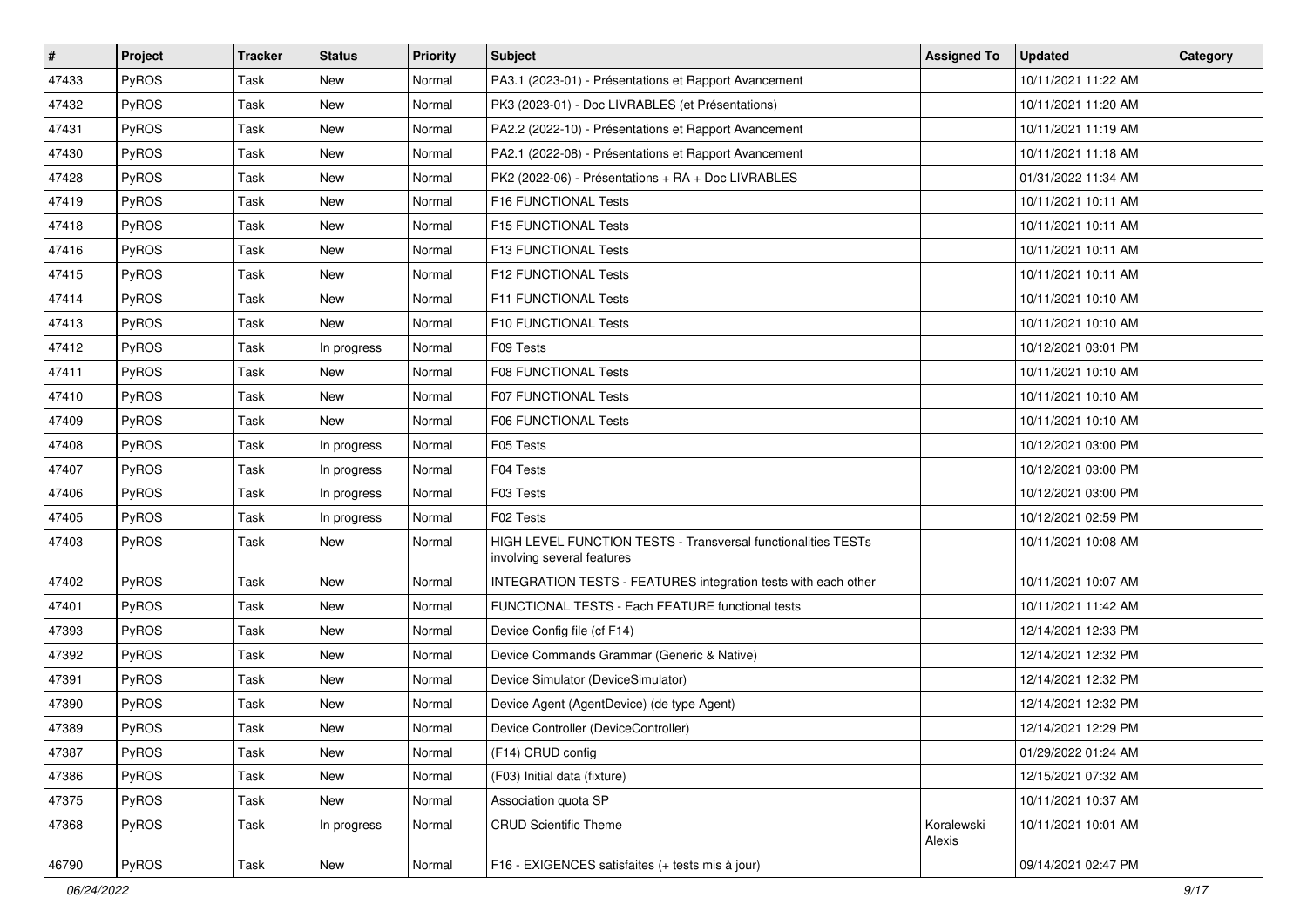| $\vert$ # | Project | <b>Tracker</b> | <b>Status</b> | <b>Priority</b> | <b>Subject</b>                                                                       | <b>Assigned To</b>     | <b>Updated</b>      | Category |
|-----------|---------|----------------|---------------|-----------------|--------------------------------------------------------------------------------------|------------------------|---------------------|----------|
| 46789     | PyROS   | Task           | New           | Normal          | F15 - EXIGENCES satisfaites (+ tests mis à jour)                                     |                        | 09/14/2021 02:47 PM |          |
| 46788     | PyROS   | Task           | New           | Normal          | (F14) EXIGENCES satisfaites (+ tests mis à jour)                                     |                        | 01/29/2022 01:24 AM |          |
| 46787     | PyROS   | Task           | New           | Normal          | (F09) REQUIREMENTS validated (+ tests udpated)                                       |                        | 12/14/2021 12:18 PM |          |
| 46786     | PyROS   | Task           | New           | Normal          | F08 - EXIGENCES satisfaites (+ tests mis à jour)                                     |                        | 09/14/2021 02:45 PM |          |
| 46785     | PyROS   | Task           | New           | Normal          | F07 - EXIGENCES satisfaites (+ tests mis à jour)                                     |                        | 09/14/2021 02:44 PM |          |
| 46783     | PyROS   | Task           | New           | Normal          | F04 - EXIGENCES satisfaites (+ tests mis à jour)                                     |                        | 09/14/2021 02:43 PM |          |
| 46782     | PyROS   | Task           | <b>New</b>    | Normal          | F03 - EXIGENCES satisfaites (+ tests mis à jour)                                     |                        | 09/14/2021 02:43 PM |          |
| 46781     | PyROS   | Task           | New           | Normal          | (F02) EXIGENCES satisfaites (+ tests mis à jour)                                     |                        | 01/29/2022 01:27 AM |          |
| 46780     | PyROS   | Task           | New           | Normal          | (F01) EXIGENCES satisfaites (+ tests mis à jour)                                     |                        | 10/08/2021 06:01 PM |          |
| 45818     | PyROS   | Task           | New           | Normal          | (F14) TESTS to validate this feature                                                 |                        | 08/09/2021 10:43 AM |          |
| 45816     | PyROS   | Task           | New           | Normal          | <b>SP Delete</b>                                                                     |                        | 10/28/2021 08:35 AM |          |
| 45815     | PyROS   | Task           | New           | Normal          | test_SCP_manage_quota                                                                |                        | 09/22/2021 04:47 PM |          |
| 45811     | PyROS   | Task           | New           | Normal          | SP update                                                                            |                        | 11/03/2021 09:16 AM |          |
| 45810     | PyROS   | Task           | New           | Normal          | SP Read (view list and view 1)                                                       |                        | 10/27/2021 02:47 PM |          |
| 45809     | PyROS   | Task           | New           | Normal          | SP Create                                                                            |                        | 10/27/2021 08:42 AM |          |
| 45799     | PyROS   | Task           | New           | Normal          | Execute TESTS on commit/push (new script PUSH)                                       | <b>Pallier Etienne</b> | 07/19/2021 08:54 AM |          |
| 45791     | PyROS   | Task           | New           | Normal          | PA1.1 (2022-03) - Présentations et Rapport Avancement                                |                        | 10/11/2021 11:14 AM |          |
| 45790     | PyROS   | Task           | New           | Normal          | PK1 (2022-01) - Présentations + RA + Doc LIVRABLES                                   |                        | 01/31/2022 11:33 AM |          |
| 45781     | PyROS   | Task           | In progress   | Normal          | Documentation et Présentations pour les PA et PK CNES                                |                        | 01/31/2022 11:32 AM |          |
| 45776     | PyROS   | Task           | New           | Normal          | <b>Test User Delete</b>                                                              |                        | 08/13/2021 01:46 PM |          |
| 45772     | PyROS   | Task           | New           | Normal          | Test User Read (view list and view 1)                                                |                        | 08/13/2021 01:51 PM |          |
| 45766     | PyROS   | Task           | New           | Normal          | <b>Test User Update</b>                                                              |                        | 08/13/2021 01:53 PM |          |
| 45762     | PyROS   | Task           | New           | Normal          | <b>Test User Connexion</b>                                                           |                        | 08/13/2021 01:55 PM |          |
| 45761     | PyROS   | Task           | New           | Normal          | Test User Create (registration)                                                      |                        | 08/13/2021 01:54 PM |          |
| 45756     | PyROS   | Task           | <b>New</b>    | Normal          | QUOTA & PRIO - Gestion du quota et de la priorité                                    |                        | 10/11/2021 10:35 AM |          |
| 45753     | PyROS   | Task           | In progress   | Normal          | Public visibility : gérer les champs publics                                         | Koralewski<br>Alexis   | 10/07/2021 12:49 PM |          |
| 45749     | PyROS   | Task           | In progress   | Normal          | Gérer le retrait et le retour d'un device (panne, désactiver/réactiver un<br>device) |                        | 08/09/2021 10:42 AM |          |
| 45748     | PyROS   | Task           | New           | Normal          | Définir Accesseurs (getX())                                                          |                        | 01/29/2022 01:21 AM |          |
| 45556     | PyROS   | Task           | New           | Normal          | User activation/deactivation                                                         |                        | 06/25/2021 08:18 AM |          |
| 45555     | PyROS   | Task           | In progress   | Normal          | <b>CRUD Time Periods</b>                                                             | Koralewski<br>Alexis   | 09/07/2021 08:58 AM |          |
| 45552     | PyROS   | Task           | New           | Normal          | General configuration integration                                                    |                        | 03/15/2022 11:15 PM |          |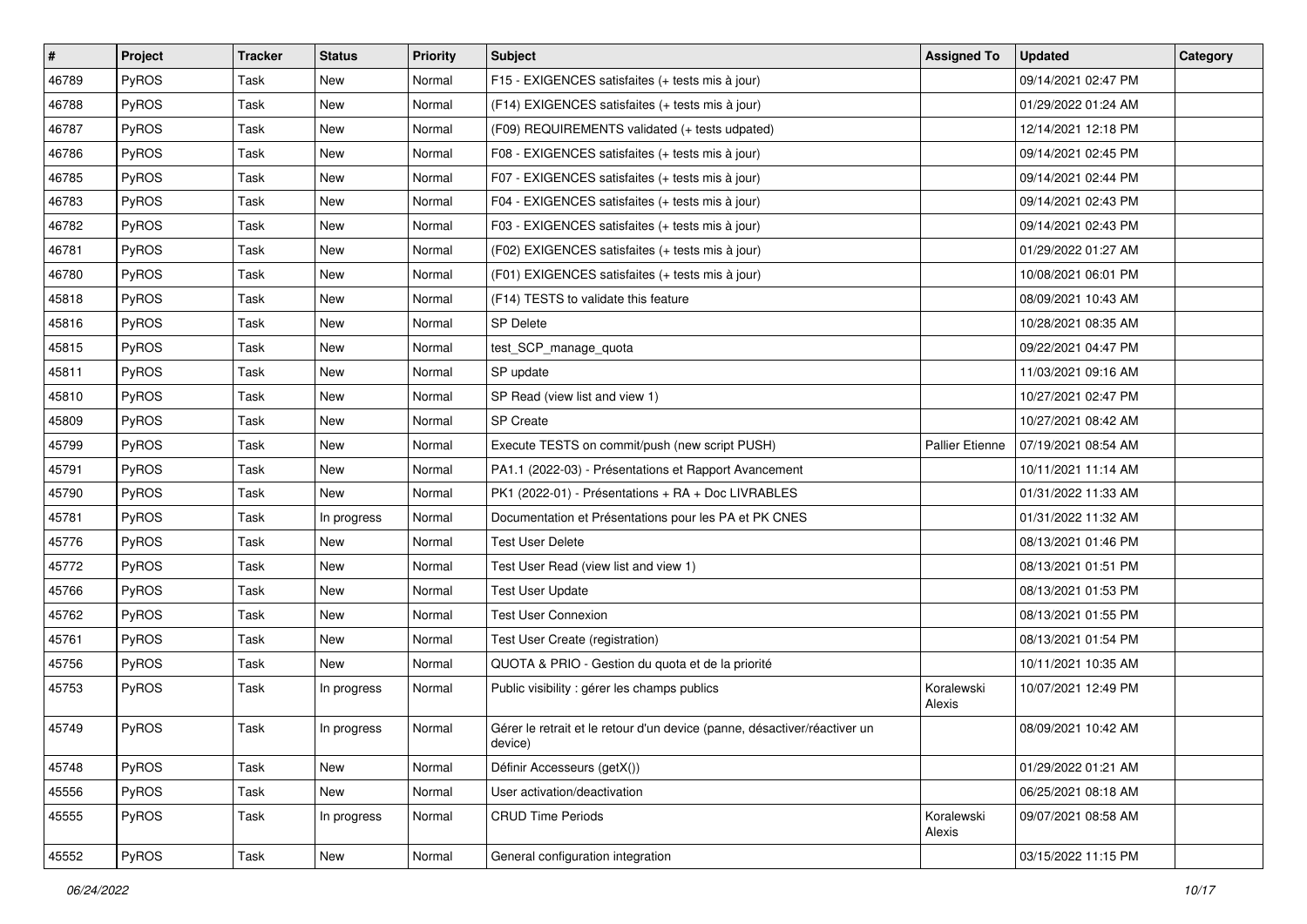| $\vert$ # | Project | <b>Tracker</b> | <b>Status</b> | <b>Priority</b> | <b>Subject</b>                                                                                                          | <b>Assigned To</b>   | <b>Updated</b>      | Category |
|-----------|---------|----------------|---------------|-----------------|-------------------------------------------------------------------------------------------------------------------------|----------------------|---------------------|----------|
| 45550     | PyROS   | Task           | New           | Normal          | Users View & Export                                                                                                     | Koralewski<br>Alexis | 03/29/2022 09:14 AM |          |
| 45484     | PyROS   | Feature        | New           | Normal          | **** D5 - Images management (L1-L2)                                                                                     |                      | 02/02/2022 02:36 PM |          |
| 45481     | PyROS   | Feature        | New           | Normal          | **** D2 - Users & Programs                                                                                              |                      | 03/29/2022 09:17 AM |          |
| 45452     | PyROS   | Story          | New           | Normal          | *** REQ-0XX REQUIREMENTS FROM CNES (PR)                                                                                 |                      | 06/14/2021 01:17 PM |          |
| 45346     | PyROS   | Task           | New           | Normal          | (F10) ENTITIES - Initial data (fixture)                                                                                 |                      | 06/03/2021 09:17 AM |          |
| 45340     | PyROS   | Task           | New           | Normal          | <b>INITIAL DATA (fixtures)</b>                                                                                          | Koralewski<br>Alexis | 12/14/2021 12:09 PM |          |
| 45337     | PyROS   | Task           | In progress   | Normal          | Description du Site (horizon + home)                                                                                    | Klotz Alain          | 10/11/2021 10:42 AM |          |
| 45336     | PyROS   | Task           | In progress   | Normal          | SCHEMA FILES - Fichiers schema pour valider la config                                                                   | Koralewski<br>Alexis | 10/11/2021 10:43 AM |          |
| 45295     | PyROS   | Task           | New           | Normal          | Create DARK files (acquisition)                                                                                         |                      | 05/27/2021 11:22 AM |          |
| 45294     | PyROS   | Task           | New           | Normal          | Create BIAS files (acquisition)                                                                                         |                      | 05/27/2021 11:22 AM |          |
| 45293     | PyROS   | Task           | New           | Normal          | Create FLAT files (acquisition)                                                                                         |                      | 05/27/2021 11:21 AM |          |
| 45292     | PyROS   | Task           | New           | Normal          | (F10) TESTS to validate this feature                                                                                    |                      | 05/27/2021 11:11 AM |          |
| 45291     | PyROS   | Task           | New           | Normal          | (F10) AUTHORIZATIONS for this feature (who can do what) : documentation<br>& implementation                             |                      | 06/08/2021 08:19 AM |          |
| 45290     | PyROS   | Task           | <b>New</b>    | Normal          | (F10) ENTITIES - definition & implementation                                                                            |                      | 06/03/2021 09:17 AM |          |
| 45195     | PyROS   | Story          | New           | Normal          | REQ-122 Page information état agent                                                                                     |                      | 05/12/2021 12:18 PM |          |
| 45194     | PyROS   | Story          | New           | Normal          | REQ-121 Limiter le nombre d'essais de connexion d'un utilisateur                                                        |                      | 05/12/2021 12:17 PM |          |
| 45193     | PyROS   | Story          | New           | Normal          | REQ-120 Pages web dédiées pour gérer différents besoins                                                                 |                      | 05/12/2021 12:17 PM |          |
| 45192     | PyROS   | Story          | New           | Normal          | REQ-119 Analyse images : le service de traitement d'images doit être<br>interopérable (à distance, par service externe) |                      | 05/12/2021 12:17 PM |          |
| 45191     | PyROS   | Story          | New           | Normal          | REQ-118 Avoir un obturateur sur les caméras (Utile pour faire les Dark)                                                 |                      | 05/12/2021 12:16 PM |          |
| 45190     | PyROS   | Story          | New           | Normal          | REQ-117 Calibration : génération des images de calibration en fonction du<br>temps (DBF) (Dark dépend du temps pose)    |                      | 05/12/2021 12:16 PM |          |
| 45189     | PyROS   | Story          | New           | Normal          | REQ-116 Calibration astro: trouver une solution quand l'image est distendue<br>(distortion)                             |                      | 05/12/2021 12:16 PM |          |
| 45188     | PyROS   | Story          | New           | Normal          | REQ-115 Calibration : traiter efficacement les fichiers de calibration DBF<br>(dark, bias, flat)                        |                      | 05/12/2021 12:15 PM |          |
| 45187     | PyROS   | Story          | New           | Normal          | REQ-114 Planification des séquences : Equité                                                                            |                      | 05/12/2021 12:15 PM |          |
| 45186     | PyROS   | Story          | New           | Normal          | REQ-113 Planification des séquences : Efficacité, efficience                                                            |                      | 05/12/2021 12:15 PM |          |
| 45185     | PyROS   | Story          | New           | Normal          | REQ-112 Planification des séquences : Flexibilité                                                                       |                      | 05/12/2021 12:14 PM |          |
| 45184     | PyROS   | Story          | New           | Normal          | REQ-111 Mise en sécurité automatique en cas de cyclone                                                                  |                      | 03/16/2022 04:38 PM |          |
| 45183     | PyROS   | Story          | New           | Normal          | REQ-110 Arrêt et redémarrage automatique en cas de coupure électrique                                                   |                      | 03/16/2022 04:38 PM |          |
| 45182     | PyROS   | Story          | New           | Normal          | REQ-109 Afficher infos utiles sur les requetes/séquences                                                                |                      | 05/12/2021 12:13 PM |          |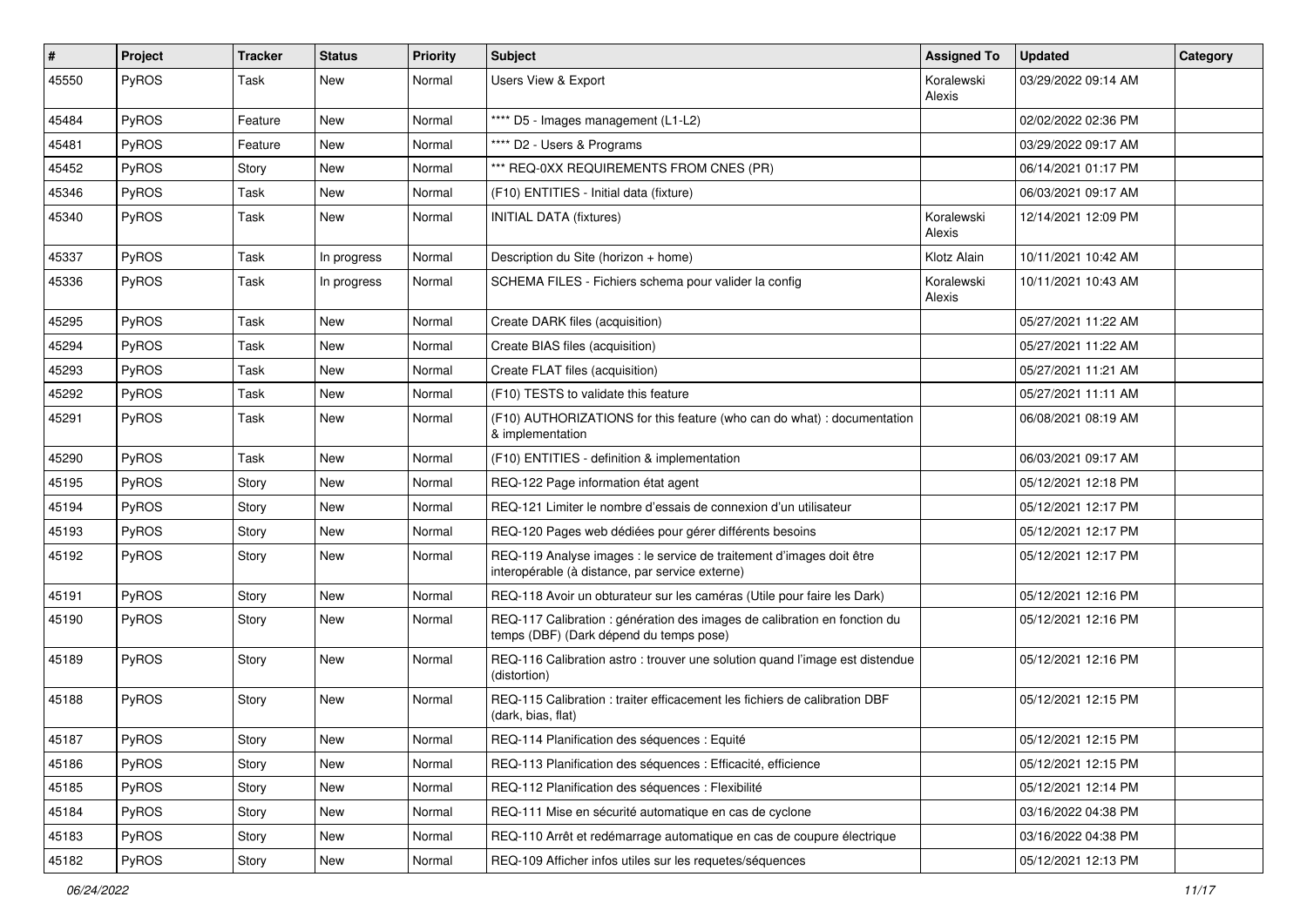| $\vert$ # | Project      | <b>Tracker</b> | <b>Status</b> | <b>Priority</b> | <b>Subject</b>                                                                                                   | <b>Assigned To</b> | <b>Updated</b>      | Category |
|-----------|--------------|----------------|---------------|-----------------|------------------------------------------------------------------------------------------------------------------|--------------------|---------------------|----------|
| 45181     | PyROS        | Story          | New           | Normal          | REQ-108 Pouvoir déposer dans différents systèmes de coordonnées                                                  |                    | 02/22/2022 04:38 PM |          |
| 45180     | PyROS        | Story          | New           | Normal          | REQ-107 Suivi complet d'une requête, depuis son dépot, jusqu'à son<br>exécution, en passant par sa planification |                    | 05/12/2021 12:12 PM |          |
| 45179     | PyROS        | Story          | New           | Normal          | REQ-106 Requete appartient à un SP (lié à un PI qui est lié à des users)                                         |                    | 05/12/2021 12:12 PM |          |
| 45178     | PyROS        | Story          | New           | Normal          | REQ-105 Pouvoir enlever une séquence (scène) déposée pour en déposer<br>une autre                                |                    | 05/12/2021 12:11 PM |          |
| 45177     | PyROS        | Story          | New           | Normal          | REQ-104 Rôles utilisateurs (profils)                                                                             |                    | 05/12/2021 12:11 PM |          |
| 45176     | PyROS        | Story          | New           | Normal          | REQ-103 Connexion unique pour accéder à tous les services, si possible via<br>annuaire LDAP                      |                    | 05/12/2021 12:10 PM |          |
| 45175     | PyROS        | Story          | <b>New</b>    | Normal          | REQ-102 Surveillance et sécurisation de la BD                                                                    |                    | 03/16/2022 04:38 PM |          |
| 45174     | PyROS        | Story          | New           | Normal          | REQ-213 Sauvegarde temporaire des images brutes pour opérations de<br>maintenance                                |                    | 05/12/2021 12:01 PM |          |
| 45173     | PyROS        | Story          | New           | Normal          | REQ-212 Espace privé pour extensions et déploiement sans git                                                     |                    | 05/12/2021 12:00 PM |          |
| 45172     | <b>PyROS</b> | Story          | New           | Normal          | REQ-211 Allsky scan                                                                                              |                    | 05/12/2021 11:58 AM |          |
| 45171     | PyROS        | Story          | New           | Normal          | REQ-210 Affichage contenu BD                                                                                     |                    | 05/12/2021 11:58 AM |          |
| 45170     | PyROS        | Story          | New           | Normal          | REQ-209 Lecture des logs                                                                                         |                    | 05/12/2021 11:58 AM |          |
| 45169     | PyROS        | Story          | New           | Normal          | REQ-208 Lecture et téléchargement des images                                                                     |                    | 05/12/2021 11:57 AM |          |
| 45168     | PyROS        | Story          | New           | Normal          | REQ-207 Rapports de synthèse, outils de monitoring                                                               |                    | 05/12/2021 11:57 AM |          |
| 45167     | PyROS        | Story          | New           | Normal          | REQ-206 Espace mutualisé (comme CADOR)                                                                           |                    | 05/12/2021 11:57 AM |          |
| 45166     | PyROS        | Story          | New           | Normal          | REQ-205 Bandeau en haut de pages pour messages d'info ou avertissement                                           |                    | 05/12/2021 11:56 AM |          |
| 45165     | PyROS        | Story          | New           | Normal          | REQ-204 Architecture site, différents espaces selon les roles                                                    |                    | 05/12/2021 11:56 AM |          |
| 45164     | PyROS        | Story          | New           | Normal          | REQ-203 GUI multilingue (choix de la langue)                                                                     |                    | 05/12/2021 11:55 AM |          |
| 45163     | PyROS        | Story          | <b>New</b>    | Normal          | REQ-013 PYROS-10 ordonnancement temps réel                                                                       |                    | 07/01/2021 08:30 AM |          |
| 45162     | PyROS        | Story          | New           | Normal          | REQ-014 PYROS-10 priorité et quotas utilisateurs                                                                 |                    | 07/01/2021 08:29 AM |          |
| 45161     | PyROS        | Story          | New           | Normal          | REQ-011 PYROS-10 ordonnanceur sur chaque télescope                                                               |                    | 07/01/2021 08:29 AM |          |
| 45160     | PyROS        | Story          | New           | Normal          | REQ-012 PYROS-10 limiter les temps morts entre requêtes                                                          |                    | 05/12/2021 10:47 AM |          |
| 45159     | PyROS        | Story          | New           | Normal          | REQ-003 Interface avec les données CNRS de manière authentifiée                                                  |                    | 05/12/2021 10:46 AM |          |
| 45158     | PyROS        | Story          | New           | Normal          | REQ-006 Notification de changement d'état d'une requête                                                          |                    | 05/12/2021 10:45 AM |          |
| 45157     | PyROS        | Story          | New           | Normal          | REQ-002 Déclenchement des jobs sur déclenchement au lieu de scrutation                                           |                    | 05/12/2021 11:46 AM |          |
| 45156     | PyROS        | Story          | New           | Normal          | REQ-004 POC GTRS et websocket                                                                                    |                    | 05/12/2021 11:45 AM |          |
| 45155     | PyROS        | Story          | New           | Normal          | REQ-001 planification de tâches récurrentes                                                                      |                    | 05/12/2021 10:44 AM |          |
| 45154     | PyROS        | Story          | New           | Normal          | REQ-070 SSI_010 Spécifications techniques SSI                                                                    |                    | 03/16/2022 04:42 PM |          |
| 45153     | PyROS        | Story          | New           | Normal          | REQ-051 Sécurité des systèmes informatique (SSI)                                                                 |                    | 03/16/2022 04:44 PM |          |
| 45152     | PyROS        | Story          | New           | Normal          | REQ-068 ACCEPT_010 Plan de validation et d'essai                                                                 |                    | 05/12/2021 10:42 AM |          |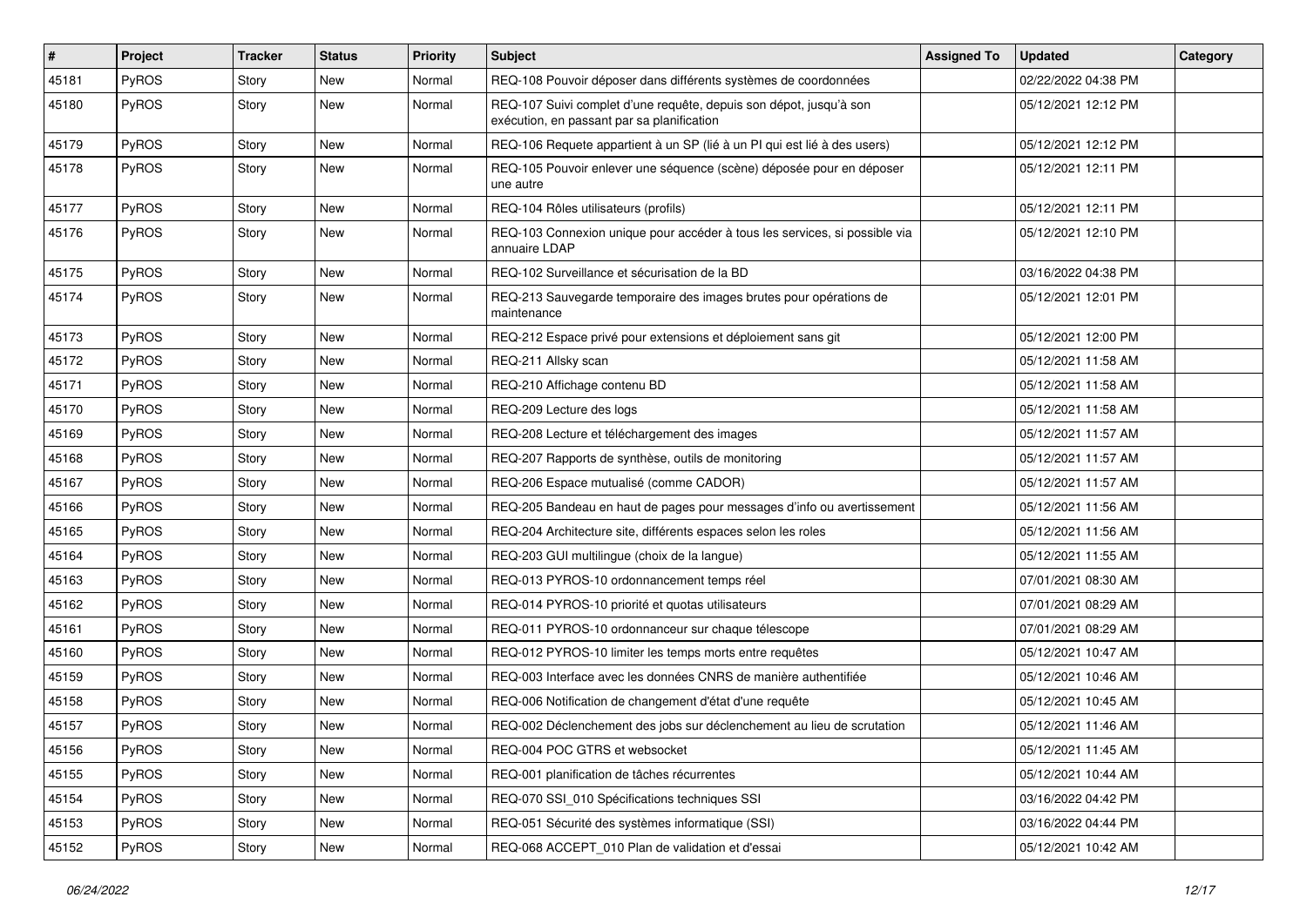| $\vert$ # | Project      | <b>Tracker</b> | <b>Status</b> | <b>Priority</b> | Subject                                                                                 | <b>Assigned To</b> | <b>Updated</b>      | Category |
|-----------|--------------|----------------|---------------|-----------------|-----------------------------------------------------------------------------------------|--------------------|---------------------|----------|
| 45151     | PyROS        | Story          | New           | Normal          | REQ-069 Plan de validation et d'essai                                                   |                    | 05/12/2021 10:42 AM |          |
| 45150     | <b>PyROS</b> | Story          | New           | Normal          | REQ-066 QUALIF_030 Exigence                                                             |                    | 05/12/2021 10:41 AM |          |
| 45149     | PyROS        | Story          | New           | Normal          | REQ-067 Qualification des exigences                                                     |                    | 05/12/2021 10:41 AM |          |
| 45148     | PyROS        | Story          | New           | Normal          | REQ-063 Qualification opérationnelle                                                    |                    | 05/12/2021 10:40 AM |          |
| 45147     | PyROS        | Story          | New           | Normal          | REQ-059 Qualification technique                                                         |                    | 05/12/2021 10:40 AM |          |
| 45146     | PyROS        | Story          | New           | Normal          | REQ-064 Déploiement                                                                     |                    | 05/12/2021 10:39 AM |          |
| 45145     | PyROS        | Story          | <b>New</b>    | Normal          | REQ-062 QUALIF_020 Qualification opérationnelle                                         |                    | 05/12/2021 10:39 AM |          |
| 45144     | PyROS        | Story          | New           | Normal          | REQ-060 JUSTIF_010 Justification de la définition                                       |                    | 05/12/2021 10:38 AM |          |
| 45143     | PyROS        | Story          | New           | Normal          | REQ-061 Justification de la définition                                                  |                    | 05/12/2021 10:37 AM |          |
| 45142     | PyROS        | Story          | New           | Normal          | REQ-058 QUALIF_010 Qualification technique                                              |                    | 05/12/2021 10:37 AM |          |
| 45141     | PyROS        | Story          | New           | Normal          | REQ-056 INTERFACE_010 Interfaçage avec PyROS                                            |                    | 05/12/2021 10:36 AM |          |
| 45140     | PyROS        | Story          | New           | Normal          | REQ-057 Interfaçage avec TAROT NC                                                       |                    | 05/12/2021 10:36 AM |          |
| 45139     | PyROS        | Story          | New           | Normal          | REQ-054 Documentation et Formation                                                      |                    | 05/12/2021 10:35 AM |          |
| 45138     | PyROS        | Story          | New           | Normal          | REQ-055 ERGO 040 Documentation                                                          |                    | 05/12/2021 10:35 AM |          |
| 45137     | PyROS        | Story          | New           | Normal          | REQ-053 ERGO_030 Formation                                                              |                    | 05/12/2021 10:35 AM |          |
| 45136     | PyROS        | Story          | New           | Normal          | REQ-052 ERGO_020 Operabilité                                                            |                    | 05/12/2021 10:34 AM |          |
| 45135     | PyROS        | Story          | New           | Normal          | REQ-050 SURETE_260 Système informatique (SSI)                                           |                    | 03/16/2022 04:42 PM |          |
| 45134     | PyROS        | Story          | New           | Normal          | REQ-043 SURETE_180 Sécurité des personnes : lumière                                     |                    | 05/12/2021 10:33 AM |          |
| 45133     | PyROS        | Story          | New           | Normal          | REQ-042 SURETE_170 Sécurité des personnes : système d'arrêt<br>automatique              |                    | 05/12/2021 10:33 AM |          |
| 45132     | PyROS        | Story          | New           | Normal          | REQ-031 SURETE_040 Automatisation du bâtiment                                           |                    | 05/12/2021 10:32 AM |          |
| 45131     | PyROS        | Story          | New           | Normal          | REQ-049 SURETE 250 Transfert des données                                                |                    | 03/16/2022 04:16 PM |          |
| 45130     | PyROS        | Story          | New           | Normal          | REQ-047 SURETE_240 Sauvegarde des données brutes                                        |                    | 03/16/2022 04:42 PM |          |
| 45129     | PyROS        | Story          | New           | Normal          | REQ-046 SURETE_210 Arrêt du système en cas de condition<br>météorologiques défavorables |                    | 03/16/2022 04:42 PM |          |
| 45128     | PyROS        | Story          | New           | Normal          | REQ-045 SECURITE_200 Système d'alerte                                                   |                    | 03/16/2022 04:42 PM |          |
| 45127     | PyROS        | Story          | New           | Normal          | REQ-044 SURETE_190 Sécurité des personnes : système d'arrêt d'urgence                   |                    | 05/12/2021 10:30 AM |          |
| 45126     | PyROS        | Story          | New           | Normal          | REQ-048 sauvegarde des données brutes                                                   |                    | 03/16/2022 04:43 PM |          |
| 45125     | PyROS        | Story          | New           | Normal          | REQ-041 information sur les composants (ajout)                                          |                    | 05/12/2021 10:29 AM |          |
| 45124     | PyROS        | Story          | New           | Normal          | REQ-038 focalisation, alignement,                                                       |                    | 05/12/2021 10:29 AM |          |
| 45123     | PyROS        | Story          | New           | Normal          | REQ-036 logiciel pour la maintenance à distance                                         |                    | 05/12/2021 10:28 AM |          |
| 45122     | PyROS        | Story          | New           | Normal          | REQ-032 automatisation du bâtiment et du télescope                                      |                    | 05/12/2021 10:27 AM |          |
| 45121     | PyROS        | Story          | New           | Normal          | REQ-009 requêtes de calibration                                                         |                    | 05/12/2021 10:54 AM |          |
| 45120     | PyROS        | Story          | New           | Normal          | REQ-017 Information sur les requêtes soumises par l'utilisateur                         |                    | 05/12/2021 10:55 AM |          |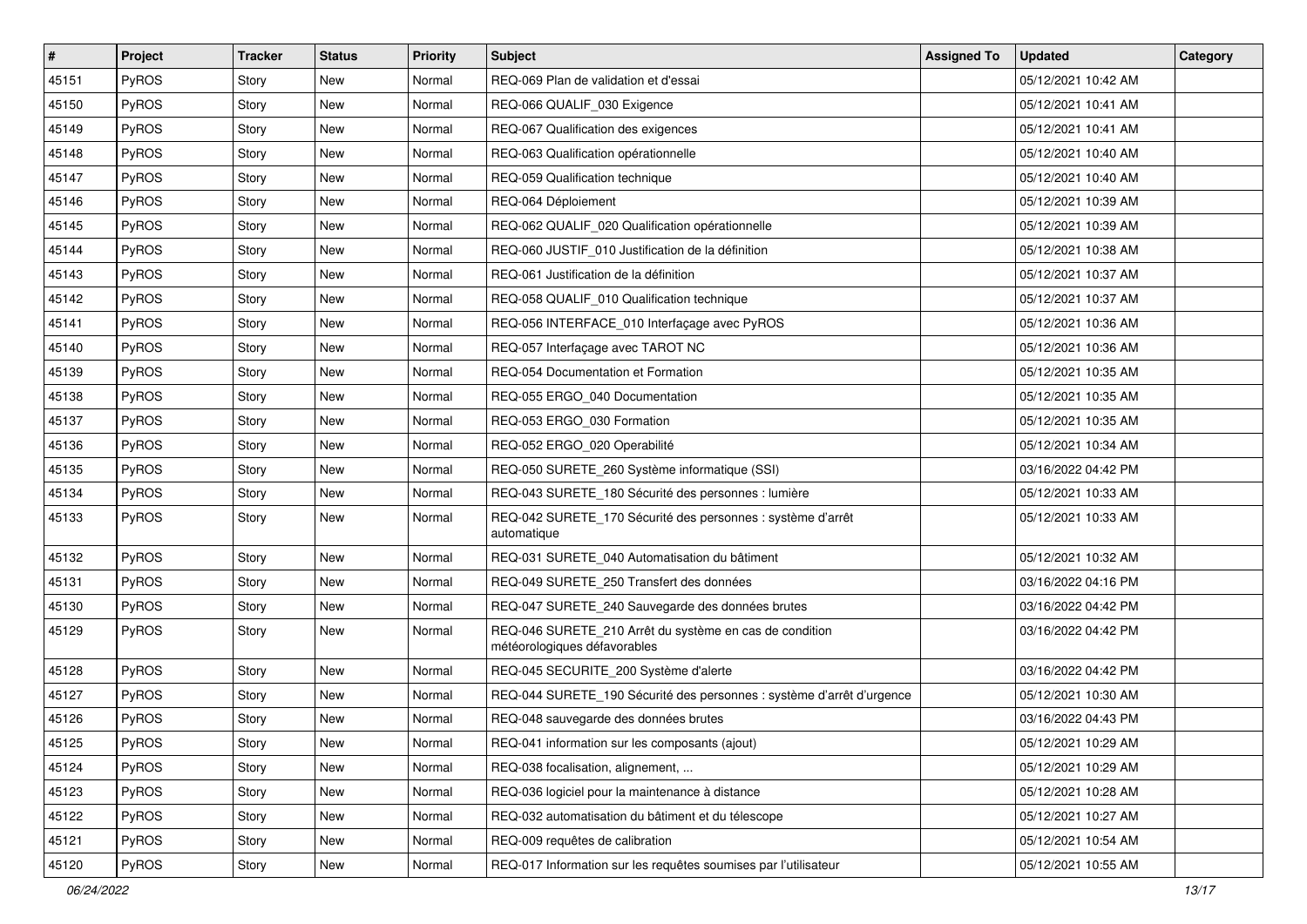| #     | Project      | <b>Tracker</b> | <b>Status</b> | <b>Priority</b> | <b>Subject</b>                                                                                                    | <b>Assigned To</b>     | <b>Updated</b>      | Category |
|-------|--------------|----------------|---------------|-----------------|-------------------------------------------------------------------------------------------------------------------|------------------------|---------------------|----------|
| 45119 | PyROS        | Story          | New           | Normal          | REQ-008 requêtes SST flexibles                                                                                    |                        | 05/12/2021 10:54 AM |          |
| 45118 | PyROS        | Story          | New           | Normal          | REQ-016 informations sur les composants de l'observatoire                                                         |                        | 05/12/2021 10:55 AM |          |
| 45117 | <b>PyROS</b> | Story          | New           | Normal          | REQ-019 Mise à disposition des images et mesures                                                                  |                        | 05/12/2021 10:55 AM |          |
| 45116 | PyROS        | Story          | New           | Normal          | REQ-039 SURETE 160 Sauvegarde des pannes                                                                          |                        | 05/12/2021 10:56 AM |          |
| 45115 | PyROS        | Story          | New           | Normal          | REQ-035 SURETE_130 Maintenance à distance                                                                         |                        | 05/12/2021 10:56 AM |          |
| 45114 | PyROS        | Story          | New           | Normal          | REQ-021 FONC_020 Saut en déclinaison entre chaque image                                                           |                        | 05/12/2021 10:15 AM |          |
| 45113 | PyROS        | Story          | New           | Normal          | REQ-024 FONC_080 Directions et trajectoires accessibles                                                           |                        | 05/12/2021 10:11 AM |          |
| 45112 | <b>PyROS</b> | Story          | New           | Normal          | REQ-023 FONC_030 Délai de reprogrammation                                                                         |                        | 05/12/2021 10:00 AM |          |
| 45103 | PyROS        | Story          | New           | Normal          | REQ-033 SURETE_050 Prise en compte de la météo                                                                    |                        | 03/16/2022 04:42 PM |          |
| 45102 | PyROS        | Story          | New           | Normal          | REQ-029 Métadonnées des images                                                                                    |                        | 05/11/2021 04:44 PM |          |
| 45101 | PyROS        | Story          | New           | Normal          | REQ-034 SURETE_080 Coupure électrique                                                                             |                        | 03/16/2022 04:42 PM |          |
| 45100 | PyROS        | Story          | New           | Normal          | REQ-026 Plage d'angles horaires et ligne d'horizon                                                                |                        | 05/11/2021 04:38 PM |          |
| 45099 | PyROS        | Story          | New           | Normal          | REQ-037 SURETE_140 Vérification du fonctionnement du télescope :<br>calibration                                   |                        | 05/11/2021 04:35 PM |          |
| 45098 | PyROS        | Story          | New           | Normal          | REQ-030 SURETE_30 Répartition des nuits                                                                           |                        | 05/11/2021 04:27 PM |          |
| 45097 | PyROS        | Story          | New           | Normal          | REQ-028 FONC_180 Métadonnées pour les poursuites LEO (optionnelle)                                                |                        | 05/11/2021 04:45 PM |          |
| 45096 | PyROS        | Story          | New           | Normal          | REQ-027 FONC 170 Métadonnées                                                                                      |                        | 05/11/2021 04:44 PM |          |
| 45095 | PyROS        | Story          | New           | Normal          | REQ-018 Cloisonnement des données                                                                                 |                        | 05/11/2021 04:17 PM |          |
| 45051 | PyROS        | Task           | New           | Normal          | Implémenter le protocole Indi avec une classe DeviceControllerIndi                                                |                        | 05/06/2021 05:05 PM |          |
| 45050 | PyROS        | Task           | In progress   | Normal          | Test caméra du TNC (FLI)                                                                                          | Klotz Alain            | 07/16/2021 09:34 AM |          |
| 45049 | PyROS        | Task           | New           | Normal          | <b>CAMERA FLI</b>                                                                                                 |                        | 07/16/2021 09:34 AM |          |
| 45048 | PyROS        | Task           | New           | Normal          | HARDWARE DEVICES definition, test, config, management                                                             |                        | 10/08/2021 05:51 PM |          |
| 45047 | PyROS        | Task           | New           | Normal          | Piloter le telescope en mode manuel depuis le Dashboard                                                           | Pallier Etienne        | 12/14/2021 12:34 PM |          |
| 45046 | PyROS        | Task           | New           | Normal          | Manual mode                                                                                                       |                        | 12/14/2021 12:34 PM |          |
| 45044 | PyROS        | Task           | In progress   | Normal          | CRUD des autres entités (Institutes, Time Periods, Scientific Theme)                                              | Koralewski<br>Alexis   | 10/11/2021 10:01 AM |          |
| 45041 | PyROS        | Task           | New           | Normal          | Pouvoir télécharger zip ou faire clone depuis gitlab sans se connecter                                            | <b>Pallier Etienne</b> | 05/06/2021 04:05 PM |          |
| 45037 | PyROS        | Task           | In progress   | Normal          | Algo description                                                                                                  | Klotz Alain            | 05/06/2021 02:59 PM |          |
| 45035 | PyROS        | Task           | New           | Normal          | Resilience (failure tolerance)                                                                                    |                        | 05/06/2021 12:58 PM |          |
| 45034 | PyROS        | Task           | New           | Normal          | Resilience (failure tolerance)                                                                                    |                        | 05/06/2021 12:58 PM |          |
| 45007 | PyROS        | Task           | In progress   | Normal          | Le système doit pouvoir démarrer et s'organiser automatiquement à partir de<br>la configuration de l'observatoire | Koralewski<br>Alexis   | 05/24/2022 02:54 PM |          |
| 45005 | PyROS        | Task           | In progress   | Normal          | CRUD - (R)EAD config                                                                                              | Koralewski<br>Alexis   | 01/29/2022 01:24 AM |          |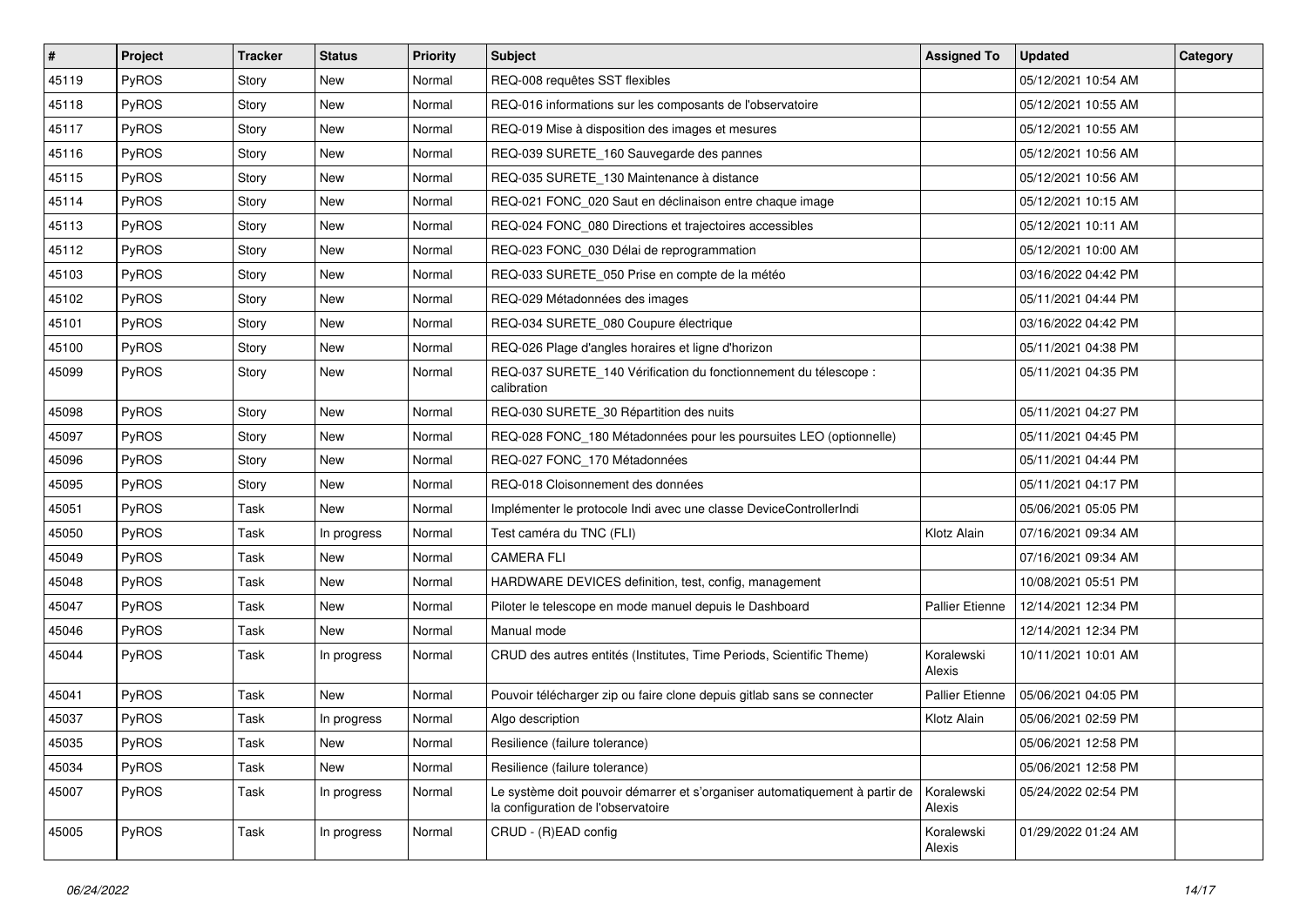| #     | Project      | <b>Tracker</b> | <b>Status</b> | <b>Priority</b> | Subject                                                                                                              | <b>Assigned To</b>   | <b>Updated</b>      | Category |
|-------|--------------|----------------|---------------|-----------------|----------------------------------------------------------------------------------------------------------------------|----------------------|---------------------|----------|
| 45003 | PyROS        | Task           | <b>New</b>    | Normal          | Config Read & View                                                                                                   | Koralewski<br>Alexis | 08/09/2021 10:43 AM |          |
| 44999 | PyROS        | Task           | New           | Normal          | Execution                                                                                                            |                      | 12/14/2021 12:35 PM |          |
| 44998 | PyROS        | Task           | <b>New</b>    | Normal          | Monitoring: Check & log continuously instrument (or telescope) status                                                |                      | 12/14/2021 12:33 PM |          |
| 44997 | PyROS        | Task           | New           | Normal          | Start & Stop                                                                                                         |                      | 12/14/2021 12:33 PM |          |
| 44995 | PyROS        | Task           | New           | Normal          | (F09) TESTS to validate this feature                                                                                 |                      | 10/08/2021 05:45 PM |          |
| 44994 | PyROS        | Task           | <b>New</b>    | Normal          | (F09) AUTHORIZATIONS for this feature (who can do what) : doc & implem.                                              |                      | 12/14/2021 12:15 PM |          |
| 44993 | PyROS        | Task           | New           | Normal          | (F09) ENTITIES definition & implementation                                                                           |                      | 12/14/2021 12:33 PM |          |
| 44992 | PyROS        | Task           | <b>New</b>    | Normal          | Switch modes between Automatic and Manual mode                                                                       |                      | 05/04/2021 12:31 PM |          |
| 44991 | PyROS        | Task           | <b>New</b>    | Normal          | Execution                                                                                                            |                      | 05/04/2021 12:30 PM |          |
| 44990 | PyROS        | Task           | New           | Normal          | Monitoring: Check & log continuously Telescope and instruments status, and<br>make a general synthesis               |                      | 05/04/2021 12:30 PM |          |
| 44989 | PyROS        | Task           | <b>New</b>    | Normal          | Start & Stop                                                                                                         |                      | 05/04/2021 12:29 PM |          |
| 44988 | PyROS        | Task           | New           | Normal          | TESTS to validate this feature                                                                                       |                      | 05/04/2021 12:26 PM |          |
| 44987 | <b>PyROS</b> | Task           | New           | Normal          | (F08) AUTHORIZATIONS for this feature (who can do what) : documentation<br>& implementation                          |                      | 06/08/2021 08:20 AM |          |
| 44986 | PyROS        | Task           | New           | Normal          | ENTITIES (& properties) to be defined                                                                                |                      | 05/04/2021 12:25 PM |          |
| 44973 | <b>PyROS</b> | Task           | <b>New</b>    | Normal          | (F07) Scheduling Sequences according to priorities, quotas, observing<br>conditions, Seq parameters, Seq constraints |                      | 05/06/2021 02:59 PM |          |
| 44972 | <b>PyROS</b> | Task           | <b>New</b>    | Normal          | Planning triggers - each time the context is changed                                                                 |                      | 05/03/2021 12:06 PM |          |
| 44971 | PyROS        | Task           | <b>New</b>    | Normal          | Get the list of sequences to be planned                                                                              |                      | 05/03/2021 11:43 AM |          |
| 44970 | PyROS        | Task           | New           | Normal          | TESTS to validate this feature                                                                                       |                      | 05/03/2021 11:41 AM |          |
| 44969 | PyROS        | Task           | <b>New</b>    | Normal          | (F07) AUTHORIZATIONS for this feature (who can do what) : documentation<br>& implementation                          |                      | 06/08/2021 08:21 AM |          |
| 44968 | PyROS        | Task           | New           | Normal          | ENTITIES (& properties) to be defined                                                                                |                      | 05/03/2021 11:38 AM |          |
| 44947 | PyROS        | Task           | In progress   | Normal          | Sequence                                                                                                             | Koralewski<br>Alexis | 02/03/2022 09:35 AM |          |
| 44945 | PyROS        | Task           | <b>New</b>    | Normal          | (READ 1) Sequence detailed view                                                                                      |                      | 02/03/2022 09:45 AM |          |
| 44940 | PyROS        | Task           | In progress   | Normal          | <b>UPDATE a Sequence</b>                                                                                             | Koralewski<br>Alexis | 02/22/2022 02:59 PM |          |
| 44939 | PyROS        | Task           | <b>New</b>    | Normal          | SUBMIT a Seq to planning (status => "submitted")                                                                     | Koralewski<br>Alexis | 02/03/2022 10:23 AM |          |
| 44932 | PyROS        | Task           | New           | Normal          | CREATE a Sequence (must be attached to a valid SP)                                                                   |                      | 02/23/2022 12:02 PM |          |
| 44930 | PyROS        | Task           | <b>New</b>    | Normal          | (F05) TESTS & REQUIREMENTS to validate this feature                                                                  | Koralewski<br>Alexis | 02/22/2022 03:01 PM |          |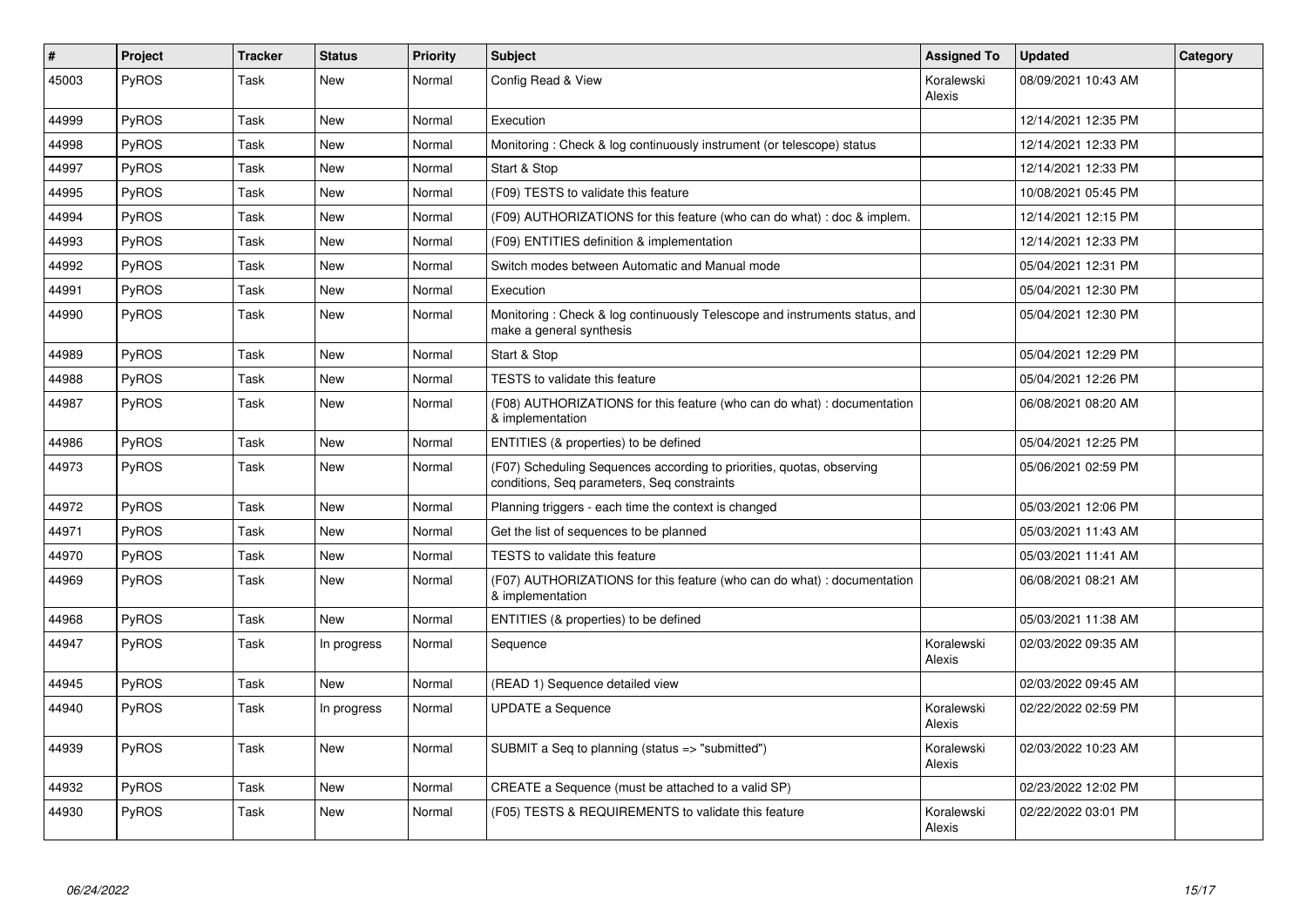| #     | Project | <b>Tracker</b> | <b>Status</b> | <b>Priority</b> | <b>Subject</b>                                                                                                                          | <b>Assigned To</b>   | <b>Updated</b>      | Category |
|-------|---------|----------------|---------------|-----------------|-----------------------------------------------------------------------------------------------------------------------------------------|----------------------|---------------------|----------|
| 44928 | PyROS   | Task           | New           | Normal          | (F05) ENTITIES definition (doc spec) & implementation (DB)                                                                              | Koralewski<br>Alexis | 02/03/2022 10:13 AM |          |
| 44924 | PyROS   | Task           | <b>New</b>    | Normal          | (F04) ENTITIES - definition & implementation                                                                                            |                      | 12/15/2021 07:36 AM |          |
| 44923 | PyROS   | Task           | New           | Normal          | (F04) TESTS to validate this feature                                                                                                    |                      | 12/15/2021 07:36 AM |          |
| 44922 | PyROS   | Task           | <b>New</b>    | Normal          | (F04) AUTHORIZATIONS for this feature (who can do what) : documentation<br>& implementation                                             |                      | 12/15/2021 07:37 AM |          |
| 44921 | PyROS   | Task           | New           | Normal          | Démarrage de la production des fichiers de calibration (fin de nuit)                                                                    |                      | 04/30/2021 12:43 PM |          |
| 44920 | PyROS   | Task           | New           | Normal          | Démarrage ou fin des observations (début/fin de nuit)                                                                                   |                      | 04/30/2021 12:43 PM |          |
| 44919 | PyROS   | Task           | New           | Normal          | Sauvegarder (logger) les différents changements d'état                                                                                  |                      | 12/15/2021 07:37 AM |          |
| 44918 | PyROS   | Task           | New           | Normal          | Optimiser : Agir sur le système en fonction des conditions d'observation pour<br>n'observer que quand la qualité du ciel est suffisante |                      | 04/30/2021 12:41 PM |          |
| 44917 | PyROS   | Task           | New           | Normal          | Sécuriser : Agir sur le système en fonction de l'environnement<br>(externe/interne) pour la sécurité de l'Observatoire et des personnes |                      | 04/30/2021 12:41 PM |          |
| 44916 | PyROS   | Task           | New           | Normal          | Rythmer : Agir sur le système pour lui donner un rythme en fonction du<br>temps (nuit/jour)                                             |                      | 04/30/2021 12:43 PM |          |
| 44915 | PyROS   | Task           | New           | Normal          | Changer le mode du système : passer en mode manuel (maintenance) ou<br>automatique                                                      |                      | 12/15/2021 07:37 AM |          |
| 44914 | PyROS   | Task           | <b>New</b>    | Normal          | (re-)Démarrer, mettre en Pause, ou Stopper tout ou partie du système                                                                    |                      | 04/30/2021 12:40 PM |          |
| 44907 | PyROS   | Task           | New           | Normal          | Show Weather & Observatory monitored data (in a convenient way)                                                                         |                      | 05/05/2022 09:53 AM |          |
| 44906 | PyROS   | Task           | New           | Normal          | Compute and save Observing conditions                                                                                                   |                      | 12/15/2021 07:35 AM |          |
| 44904 | PyROS   | Task           | New           | Normal          | Compute, save, and provide higher level (useful) parameters and synthesis<br>from multiple detectors                                    |                      | 12/15/2021 07:34 AM |          |
| 44903 | PyROS   | Task           | New           | Normal          | Save raw data                                                                                                                           |                      | 12/15/2021 07:34 AM |          |
| 44902 | PyROS   | Task           | New           | Normal          | Fix raw data                                                                                                                            |                      | 12/15/2021 07:33 AM |          |
| 44901 | PyROS   | Task           | New           | Normal          | Get PLC mode changes (off/manu/auto) and alarms (intrusion, e_stop), and<br>save them                                                   |                      | 12/15/2021 07:33 AM |          |
| 44900 | PyROS   | Task           | New           | Normal          | Read (from PLC and sensors) INSIDE environmental data (doors, lights)<br>for human safety                                               |                      | 12/15/2021 07:33 AM |          |
| 44899 | PyROS   | Task           | New           | Normal          | Read (from PLC and sensors) OUTSIDE environmental data (weather) for<br>instruments security                                            |                      | 12/14/2021 04:54 PM |          |
| 44898 | PyROS   | Task           | New           | Normal          | (F03) ENTITIES (& properties) to be defined                                                                                             |                      | 12/15/2021 07:32 AM |          |
| 44897 | PyROS   | Task           | New           | Normal          | On peut voir la fiche détaillée d'un SP                                                                                                 |                      | 06/16/2021 11:29 AM |          |
| 44896 | PyROS   | Task           | New           | Normal          | On peut consulter la liste des SP                                                                                                       |                      | 06/18/2021 03:17 PM |          |
| 44894 | PyROS   | Task           | New           | Normal          | Un Observer peut créer un nouveau Proposal (SP) pour une Période<br>spécifique future                                                   |                      | 06/16/2021 11:28 AM |          |
| 44892 | PyROS   | Task           | New           | Normal          | SPs view (list & 1)                                                                                                                     |                      | 03/29/2022 09:17 AM |          |
| 44891 | PyROS   | Task           | New           | Normal          | Create/Update                                                                                                                           |                      | 09/14/2021 11:48 AM |          |